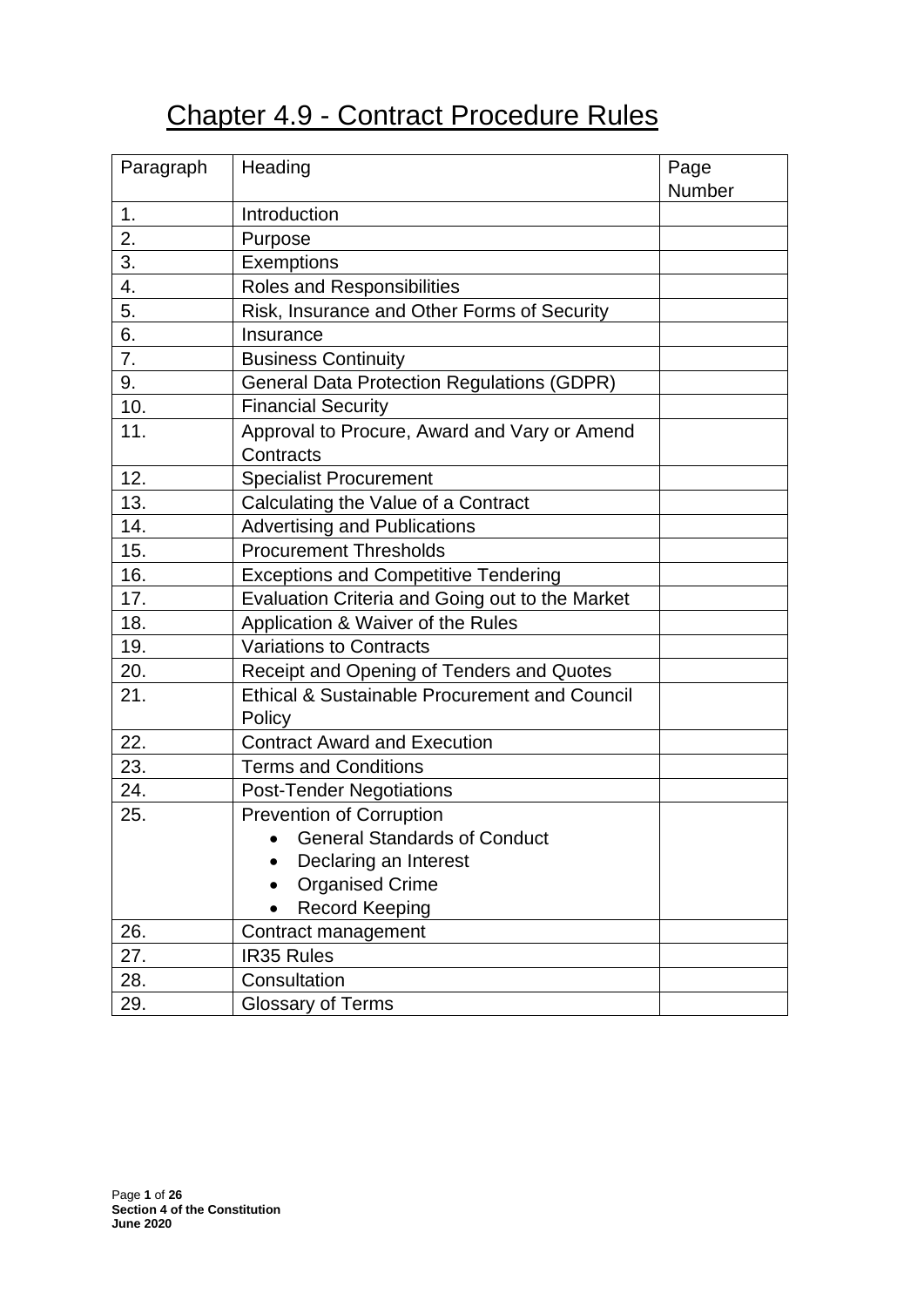## **1. INTRODUCTION**

- 1.1 These Contract Procedure Rules (Rules) form part of the Council's Constitution. It is important that the Rules and the processes set out in the **Procurement Manual** are applied correctly to ensure value for money, protect the public purse and the Council from challenge.
- 1.2 The Procurement & Commissioning Hub (P&C Hub) must lead on all procurements over the EU Threshold.
- 1.3 The following principles should be followed by Service Departments in all procurements to ensure that contracts are entered in a compliant manner and deliver value for money (VFM) to the Council:
	- (i) To protect the public purse all procurements must deliver VFM. Service Departments should demonstrate VFM by:
		- Carrying out some form of competitive tender and ensuring that the minimum number of quotes (including local Suppliers where appropriate) has been received in accordance with Rule 14.
		- Demonstrating the need for the Goods, Services or Works.
		- Considering alternative methods of delivery and what approach will deliver the best outcomes for the Council Service
		- Exploring opportunities to work collaboratively across the Council and take responsibility for the specification and ensure that it is neither over, or underspecified, meets the Service Department's needs and is clear and concise.
	- (ii) To ensure that the Council remains legally compliant, the procuring officer must ensure that Council governance and policy have been followed and that all procurement activity must follow these Rules and processes set out in the **Procurement Manual** and be compliant with [Public Contract Regulations](http://www.bing.com/search?q=public+contracts+regulatios+2015&src=IE-SearchBox&FORM=IENTTR&conversationid=) 2015.They should not expose the Council to risk of legal challenge, payment or compensation, fines or reputational risks.
		- Service Departments should not enter into a contract, nor any tender/quotation invited/received, unless provision is made in the annual budget or is otherwise agreed by the officer with appropriate delegated authority and is in accordance with the [Financial](http://governance.enfield.gov.uk/documents/s58604/PART4.doc.pdf)  [Regulations;](http://governance.enfield.gov.uk/documents/s58604/PART4.doc.pdf) and
		- Savings and efficiencies will be explored both prior to and after letting or renewing the contract
	- (iii) To ensure all procurements have an audit trail all procurement over the EU threshold must be carried out by the P&C Hub. The council's E-Tendering Portal must be used for all procurement projects over £25,000 including all communication with bidder's clarification questions, the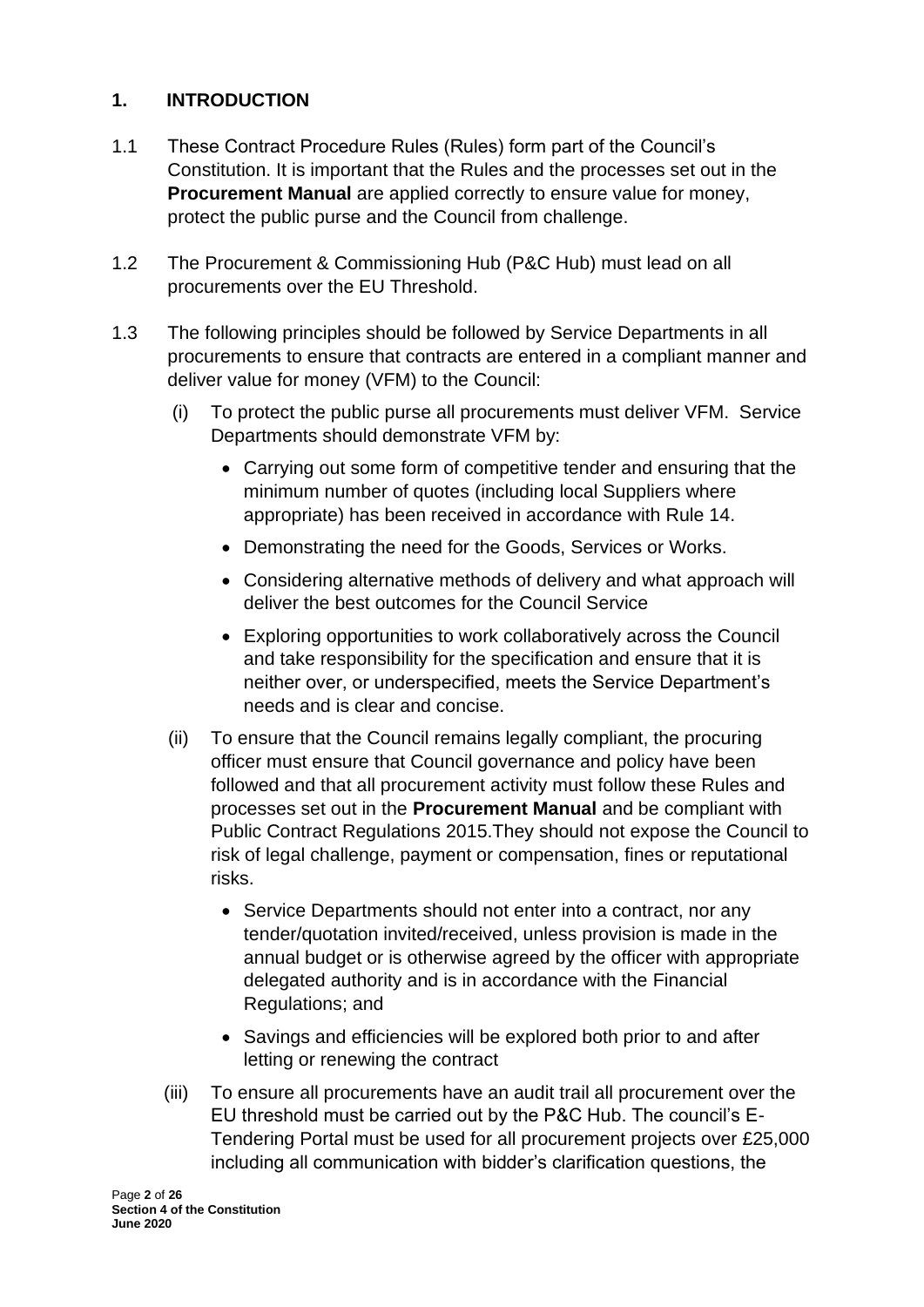usage of standard templates with all documentation relating to the process maintained and stored within the Portal (including a executed (signed) copy of the contract awarded) to ensure a clear audit trail and contract record.

- 1.4 Recognising that the Corporate Contract Register is within the Portal and the importance of maintaining information and promoting procurement projects to the Contract Register.
- 1.5 In all cases where there is uncertainty regarding the Rules contact the P&C Hub/Legal Services (where required) for clarification.
- 1.6 Additional information is available within the Procurement Manual which details the Operational Processes to be followed when procuring or entering into a Contract.

## **2. [PURPOSE](file://///lbe.local/fileserver/Resource/ProcurementandCommissioningHub/Procurement%20Operations%20&%20Governance/CPR)**

- 2.1 These Rules apply to the procurement by the Council of Works, Supplies and Services and the granting of [Concessions Contracts](http://www.legislation.gov.uk/uksi/2016/273/pdfs/uksi_20160273_en.pdf) (as defined by [Public](http://www.bing.com/search?q=public+contracts+regulatios+2015&src=IE-SearchBox&FORM=IENTTR&conversationid=)  [Contract Regulations](http://www.bing.com/search?q=public+contracts+regulatios+2015&src=IE-SearchBox&FORM=IENTTR&conversationid=) 2015 and Concessions Contract Regulation 2016). This includes where there may be no, or little monetary value to the contract or there is income or profit sharing. These rules may also apply to contracts that are entered via other mechanisms; such as but not limited to:
	- (i) Partnerships;
	- (ii) Shared working;
	- (iii) Consortiums of Councils;
	- (iv) Section 75 arrangements;
	- (v) Grant agreements;
	- (vi) Joint Ventures; and
	- (vii) Contracts via other councils.

Services should also refer to the Partnership Procedure Rules, when entering into any partnership arrangement.

2.2 To achieve these objectives, these Rules and operational procurement processes in the Procurement Manual must be followed every time the Council commences a procurement and/or enters into a contract. These Rules are made under section 135 of the Local Government Act 1972. Failure to comply with these Rules may lead to a disciplinary action when letting contracts. Council employees have a duty to report breaches of these Rules to an appropriate senior manager and the Director of Law and Governance under the [Council's Whistle-Blowing Policy](https://enfield365.sharepoint.com/sites/intranethub/SitePages/Whistleblowing-Policy.aspx)

#### **3. [EXEMPTIONS](file://///lbe.local/fileserver/Resource/ProcurementandCommissioningHub/Procurement%20Operations%20&%20Governance/CPR)**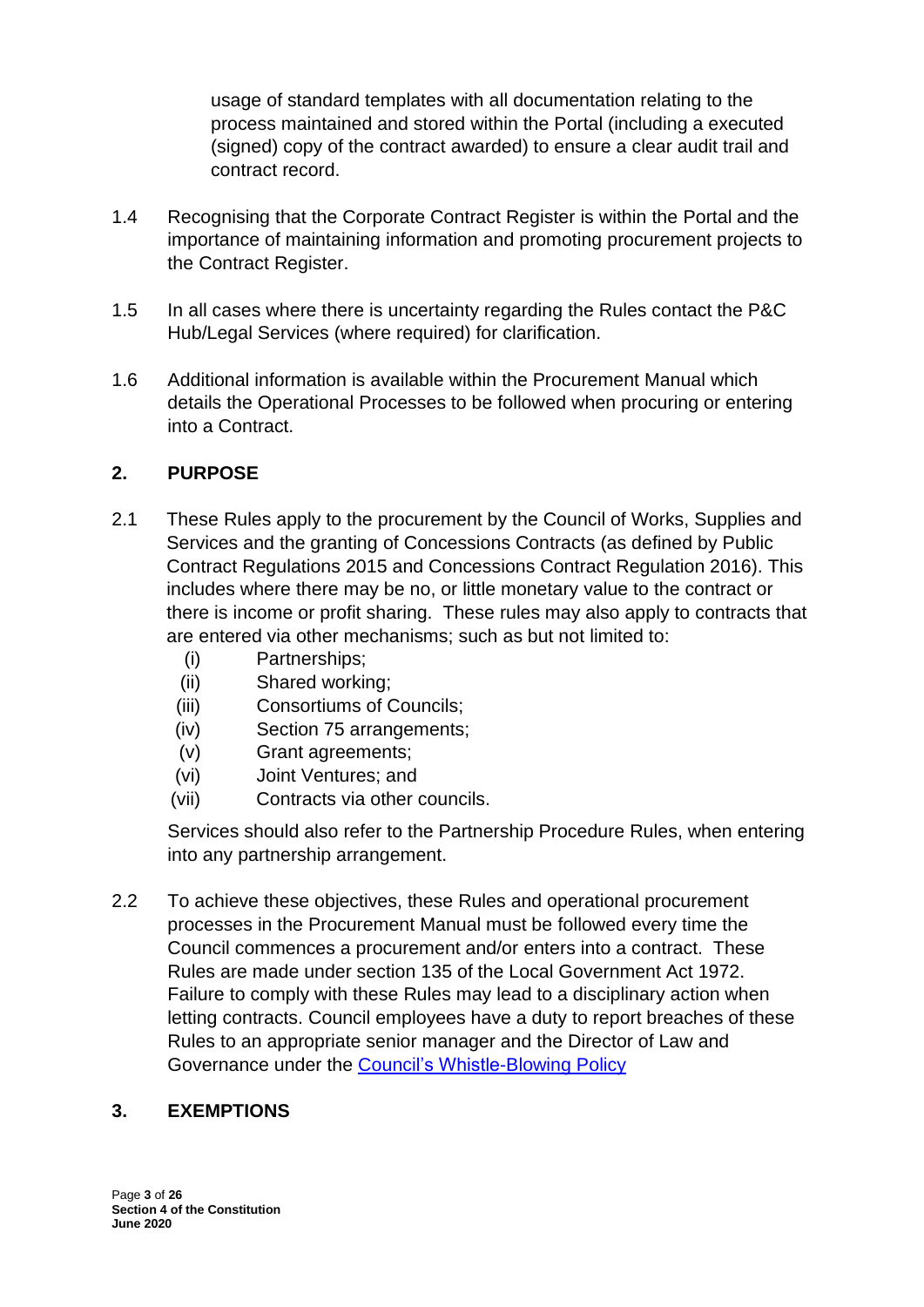- 3.1 The following types of procurement do not fall within the scope of the Rules, but Service Departments must still ensure VFM in these areas:
	- (i) Contracts of direct employment;
	- (ii) Contracts solely for the sale or purchase of land, which are subject to the [Property Procedure Rules.](http://enfieldeye/downloads/file/9261/property_procedure_rules) Although some property transactions may fall within the scope of the EU Procurement regime where works, supplies or services relate to the property transaction. Contact the P&C Hub and Legal Services for advice;
	- (iii) The instruction of barristers
	- (iv) Specialist professional services necessary for legal proceedings (including expert witnesses, experts, mediators, adjudicators, arbitrators and costs draftsmen);
	- (v) Unconditional grants by the Council;
	- (vi) Genuine emergencies beyond the control of the Council. Lack of sufficient planning and/or internal process delays will not constitute special, exceptional or emergency circumstances;
	- (vii) Individual care packages or education placements where it is considered in the Council's interest or the Council is required to meet obligations under the relevant legislation
	- (viii) Adult social care service packages managed by the Council on behalf of a client under the personalisation agenda e.g. managed accounts & direct payments/individual budgets.

# **4. ROLES AND RESPONSIBILITY**

- 4.1 Executive Directors, Directors, and Heads of Service are responsible for ensuring:
	- (i) Procuring officers and service departments prioritise VFM when procuring, and that proper market engagement or market research has been carried out prior to the procurement to support VFM at the time of going to the market.
	- (ii) All relevant staff are familiar with the provisions of the Rules and compliance with any Operational Processes set out in the Procurement Manual and guidelines issued in respect of these Rules;
	- (iii) Immediate action is taken in the event of a breach of these Rules within their department or service area;
	- (iv) Their Departments contracts are recorded on the Corporate Contract Register (Portal), by maintaining proper records of all contractual and procurement documents over £25,000 within the [E-Tendering Portal;](https://procontract.due-north.com/Login/Login) including minutes of tender evaluation panels and other meetings which may be inspected by a member of the Council at any time during office hours and may need to be disclosed by law;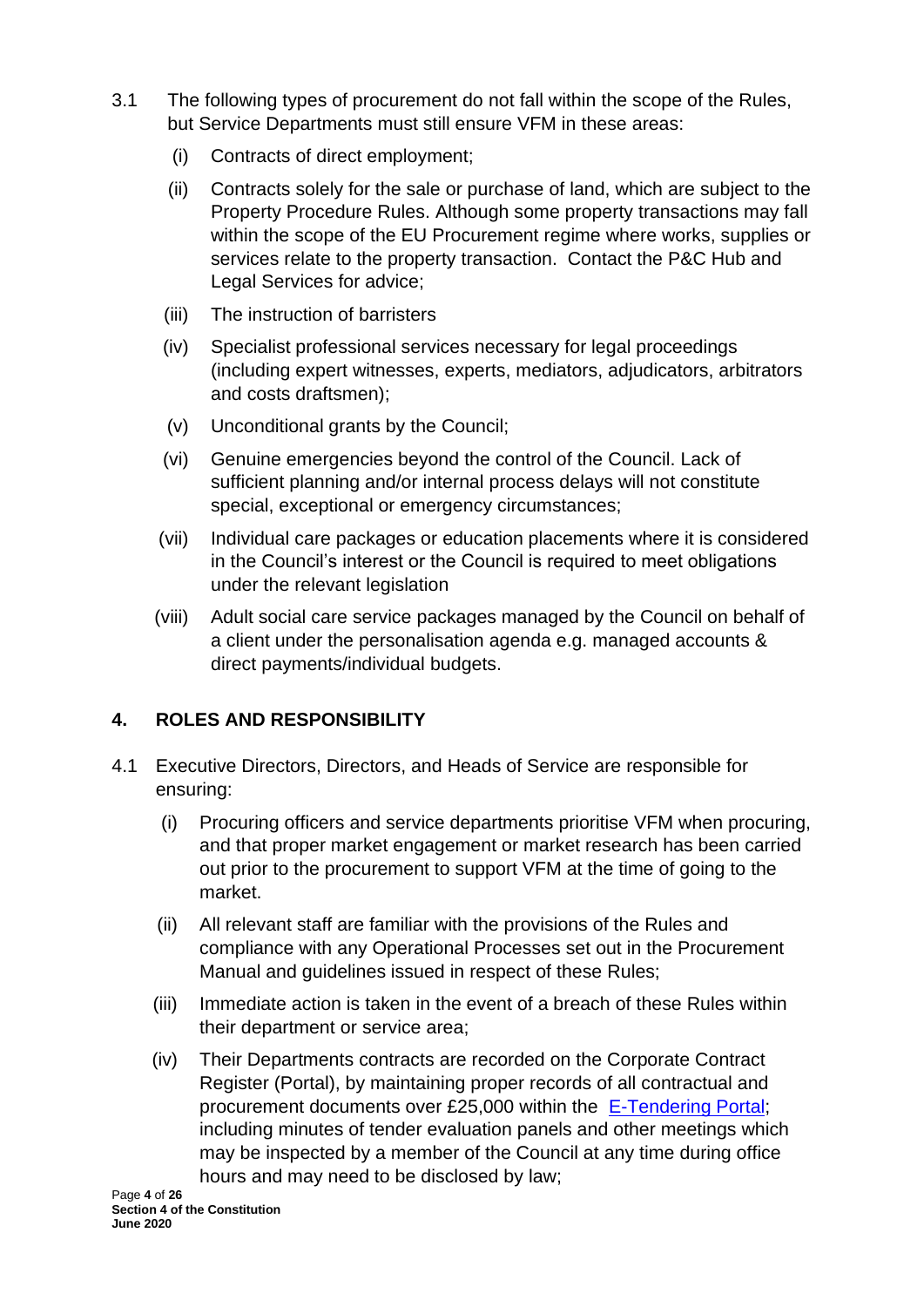- (v) Supply to the P&C Hub information and resources to support procurement activity that is managed by the P&C Hub to ensure success of the project;
- (vi) Effective contract management, contract reviews and monitoring during the lifetime of contracts in their areas ensuring KPIs are met; and carry out reviews where necessary to find savings, efficiencies, or innovation.
- (vii) Records of [waivers/](http://enfieldeye/downloads/file/8851/waiver_request)exemptions/exceptions of any provision of these Rules are maintained; and
- (viii) The standard templates and contracts in the [E-Tendering Portal](https://procontract.due-north.com/Login/Login) are used to support a robust procurement process.
- 4.2 No contract may be awarded unless there is sufficient budget available for the Goods, Supplies, Services or Works being procured and appropriate delegated authority to award the contract has been given.
- 4.3 The officer awarding the contract has a duty to ensure and demonstrate that Best Value is obtained, having regard to the appropriate balance between quality and price.
- 4.4 The P&C Hub must be notified of procurement projects over EU Threshold for goods and services and works.
- 4.5 References to officers or posts in these Rules include their authorised deputies or delegates, in accordance with the Council's Constitution and Council's Scheme of Delegation.
- 4.6 The Council recognises the benefits to be gained from e-tendering, eauctions, e-reverse auctions, purchasing cards and e-purchase-to-pay software. For the purposes of the Rules, the term "contract" refers to both paper/hard copy documents and processes and their replication by electronic media. Only e-tendering systems approved by the P&C Hub may be used.
- 4.7 All contracts are awarded in accordance with these Rules, the Financial Regulations, and other relevant Council policies/governance.

# **5. [RISK, INSURANCE AND OTHER FORMS OF SECURITY](file://///lbe.local/fileserver/Resource/ProcurementandCommissioningHub/Procurement%20Operations%20&%20Governance/CPR)**

- 5.1 The procuring officer must ensure that the risks associated with any procurement process and/or contract are assessed in line with the Council's Risk Strategy using the [Council's Corporate Risk](https://enfield365.sharepoint.com/sites/intranetauditandriskmgmt/SitePages/riskmanagement.aspx) assessment template and must be documented on file. Appropriate actions should be taken to ensure that the Council's potential and actual exposure is managed or minimised, this includes Supplier's liability within the contract.
- 5.2 The procuring officer must check in the Procurement Manual for guidance on how to manage this. An issues log and estimated costs against any risks as contingency should also be kept. Risks should be set out in any Authority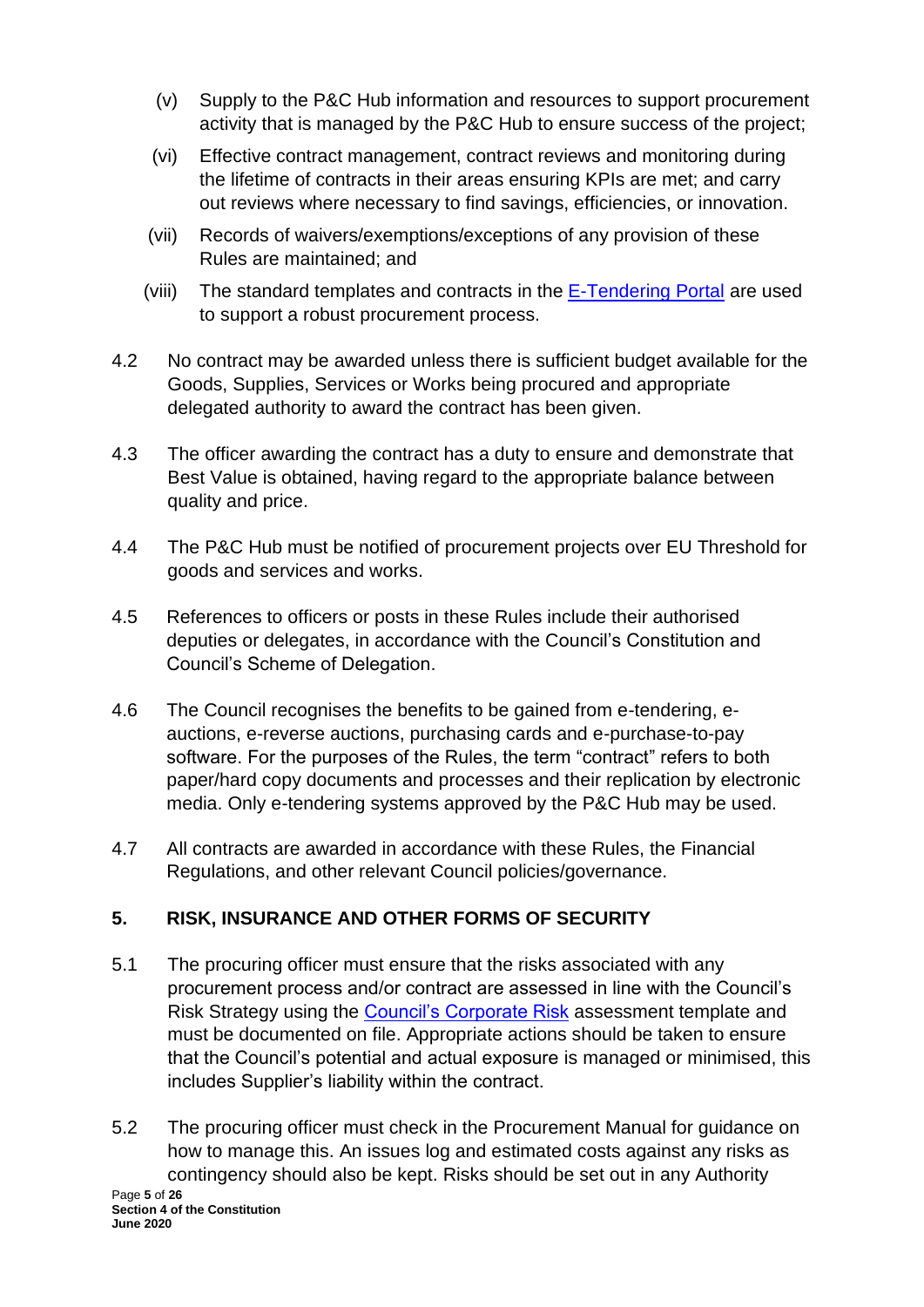Report within the risk section where appropriate. Where there is a high risk, financial checks may need to be carried out and appropriate procedures followed.

## **6. [INSURANCE](file://///lbe.local/fileserver/Resource/ProcurementandCommissioningHub/Procurement%20Operations%20&%20Governance/CPR)**

- 6.1 Service Departments should ensure that each contract includes adequate insurance requirements, seeking advice from the Council's Insurance team and undertaking a risk assessment to ensure the levels of insurance are adequate.
- 6.2 All contracts are expected as a minimum to have employer's liability insurance and public liability insurance. Contracts where there is direct advice and/or design services provided by a Supplier, including all consultancy and construction arrangements, must include a requirement for professional indemnity insurance.

## **7. FINANCIAL [SECURITY](file://///lbe.local/fileserver/Resource/ProcurementandCommissioningHub/Procurement%20Operations%20&%20Governance/CPR)**

- 7.1 Where there is doubt as to the supplier's financial viability, or no external report evidencing financial viability is available, then Financial Management Services shall provide expert advice during the procurement process and prior to any contract award.
- 7.2 Contracts over £500,000 must be treated as a Key Decision and the following rule must be applied:

| £500,000 - £1,000,000                 | £1,000,000 and over                |
|---------------------------------------|------------------------------------|
| Sufficient security from the Supplier | The Supplier must be required to   |
| should be considered at this value    | provide sufficient security.       |
| to manage risk.                       |                                    |
|                                       | Evidence of the form of security   |
| Evidence of the form of security      | required, or why no security was   |
| required, or why no security was      | required, must be stored and       |
| required, must be stored and          | retained on the E-Tendering Portal |
| retained on the E-Tendering Portal    | for audit purposes.                |
| for audit purposes.                   |                                    |

- 7.3 Sufficient security shall take one of the following forms:
	- (i) Parent company, ultimate holding company or holding company guarantee where their finances prove acceptable;
	- (ii) Director's guarantee or personal guarantee where their finances prove acceptable;
	- (iii) Performance Bond, retained funds or cash deposit; or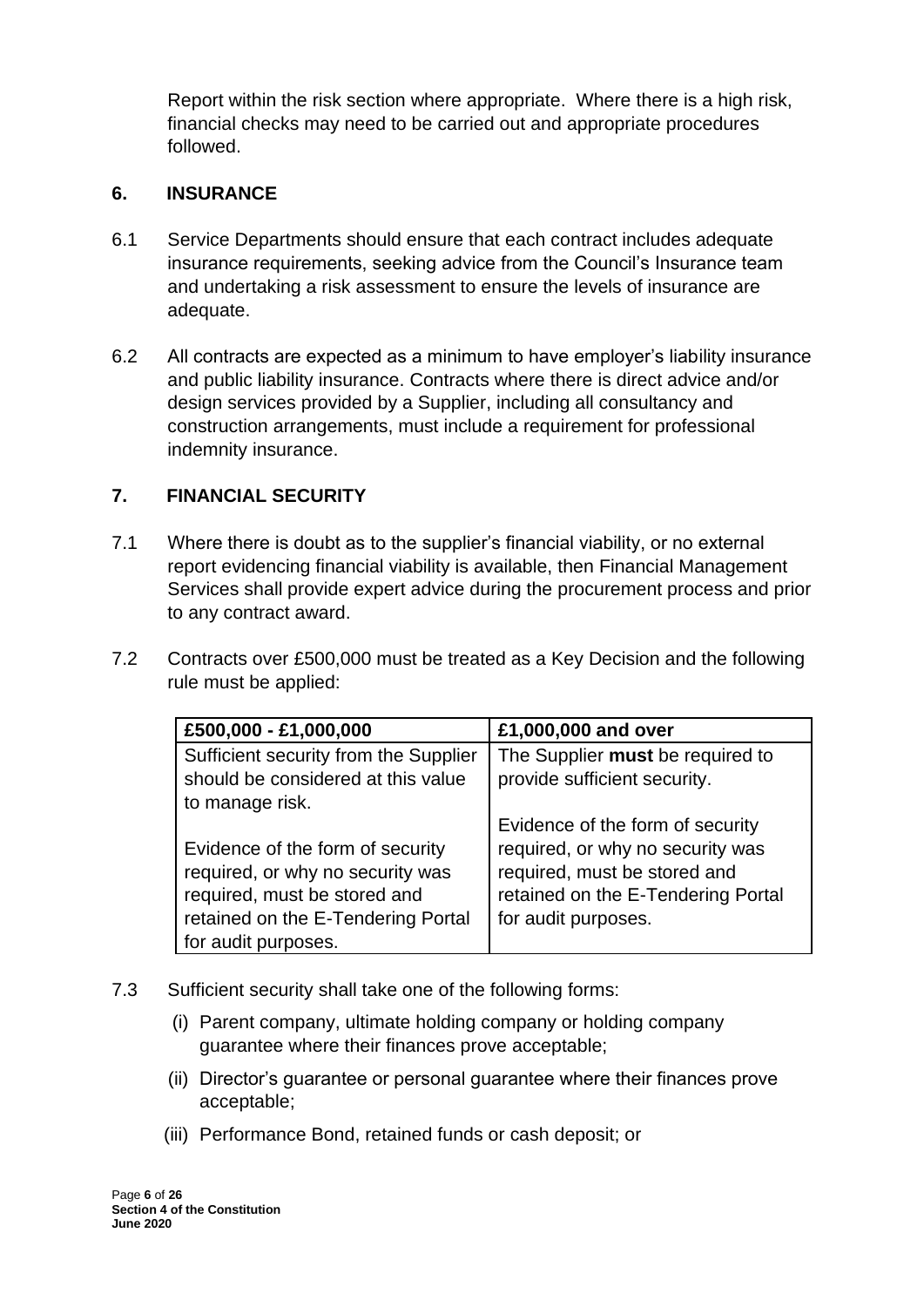- (iv) Any other security as determined by Financial Management Services and/or Legal Services.
- 7.4 For contracts over £1,000,000 where the Supplier cannot provide Security, but the Council has no acceptable alternative provider or has decided to accept the level of risk, then the Executive Director of Resources must approve the financial risk prior to any award. The relevant Authority Report must set out the reason why it is proposed that the contract should be awarded despite absence of security and what measures are to be taken to manage this risk.
- 7.5Security for performance should also be considered when looking at risk.

#### **8. [BUSINESS CONTINUITY](file://///lbe.local/fileserver/Resource/ProcurementandCommissioningHub/Procurement%20Operations%20&%20Governance/CPR)**

- 8.1 To minimise risk and improve service delivery resilience the Council has committed to implementing the [London Resilience Standards.](https://www.londoncouncils.gov.uk/sites/default/files/Resilience%20Standards.pdf) This means that suppliers must meet the Councils Resilience Requirements:
	- Commissioning of public services must include a requirement that organisations tendering for contracts meet the council's resilience requirements and that providers share information and data on the impact of disruptions such as severe weather or industrial action; and
	- Projects, contracts, initiatives and other organisational changes and developments always account for resilience to ensure that these enhance and do not weaken capability of the supplier.
- 8.2 In line with the Council's Business Continuity Policy; during the risk assessment, supplier failure or failure to deliver/perform should be assessed. Where delivery of the services is assessed as critical, or there would be major reputational damage in the event of a Supplier failure to supply; then Business Continuity Plans should be requested as part of the contract and services should build in contingency plans. These Suppliers must be identified in the service department's Business Impact Analysis Form and provided to the Emergency Planning Team. This should also be considered where the Supplier supports the Council in the event of an Emergency/Disaster Recovery.

# **9. GENERAL DATA PROTECTION REGULATIONS (GDPR)**

9.1 Potential Suppliers must be assessed to ensure that they meet GDPR requirements. Specifically, regarding data storage and data handling. It is the responsibility of the procuring officer to to ensure that any potential supplier is compliant to GDPR at the tendering stage.

#### **10 [APPROVAL TO PROCURE,](file://///lbe.local/fileserver/Resource/ProcurementandCommissioningHub/Procurement%20Operations%20&%20Governance/CPR) AWARD AND VARY OR AMEND CONTRACTS**

Page **7** of **26 Section 4 of the Constitution June 2020**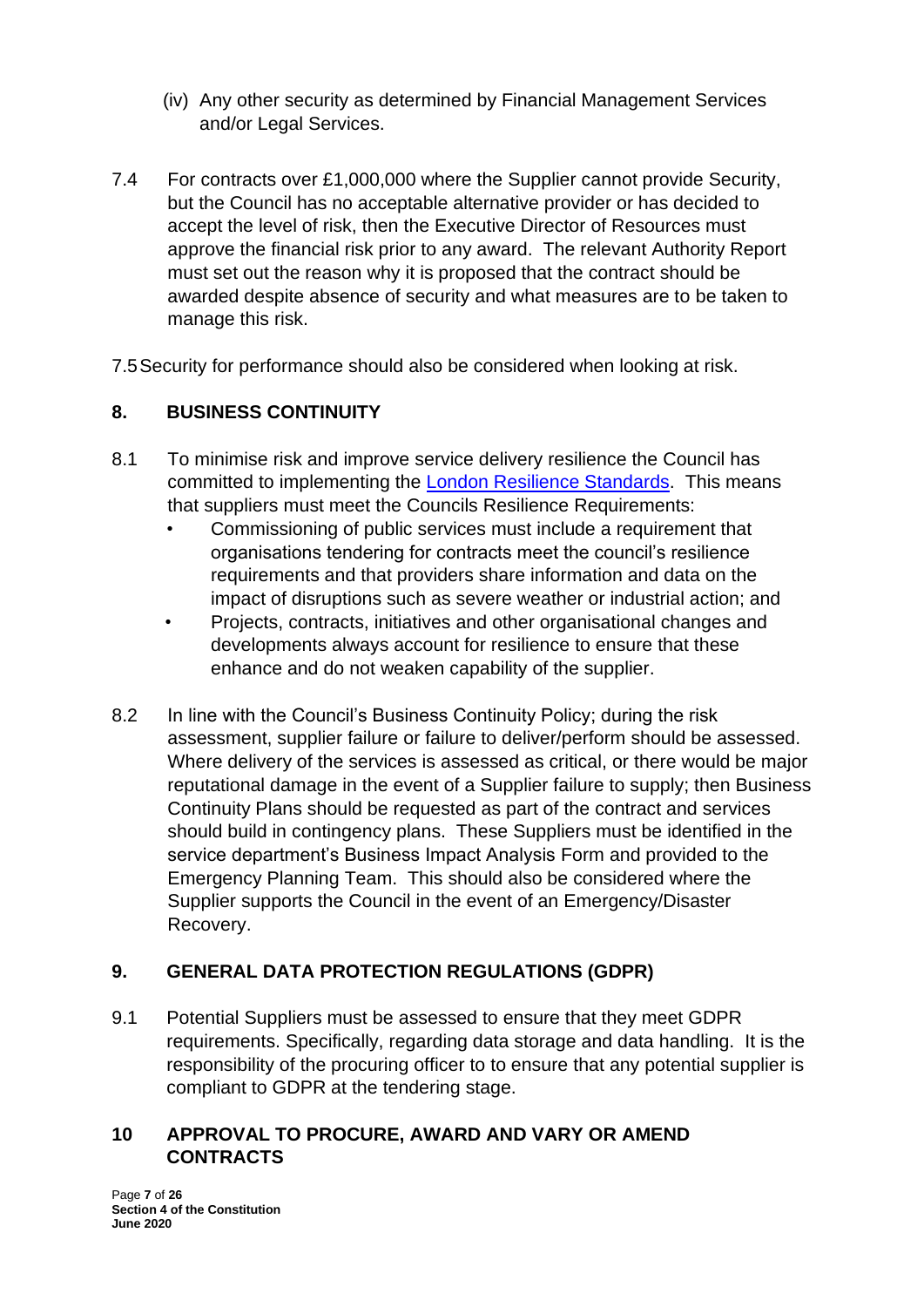10.1 Authority to procure must be obtained for all procurement; and evidence uploaded onto the [E-Tendering Portal](https://procontract.due-north.com/Login/Login) for contracts over £500,000. It is the responsibility of the procuring officer to obtain the necessary authority/approval including sign off of any Authority Report where required seeking advice from Governance Services.

| <b>Level of</b>                            | <b>Contract Value*</b>                                                                                                                                                                                                          |                                                                                                                                                                                                                                                                                                       |  |
|--------------------------------------------|---------------------------------------------------------------------------------------------------------------------------------------------------------------------------------------------------------------------------------|-------------------------------------------------------------------------------------------------------------------------------------------------------------------------------------------------------------------------------------------------------------------------------------------------------|--|
| <b>Authorisation</b><br>and<br>Acceptance. | Up to £500,000                                                                                                                                                                                                                  | £500,000 and Over                                                                                                                                                                                                                                                                                     |  |
| Authority to<br>Procure                    | The procuring officer should seek<br>some form of written approval at<br>the appropriate level within their<br>service area to start the<br>procurement process.                                                                | Director/Cabinet Member<br>via Authority Report<br><b>Where the Council</b><br>instructs a 3 <sup>rd</sup> party to<br>manage the procurement<br>process and costs are<br>likely to be over £500,000<br>the Key Decision Process<br>must be followed prior to<br>starting the procurement<br>process. |  |
| Authority to<br>Award                      | The procuring officer should seek<br>some form of written approval at<br>the appropriate level within their<br>service area to award the<br>contract.                                                                           | Director/Cabinet Member<br>via Authority Report and<br><b>Key Decision Process</b>                                                                                                                                                                                                                    |  |
| Authority to<br>Vary or extend<br>contract | The procuring officer should seek<br>some form of written evidence<br>within their department at the<br>necessary level of approval to<br>vary the Contract. If over the EU<br>threshold then Legal advice<br>should be sought. | Director/Cabinet Member<br>via Authority Report and<br><b>Key Decision Process</b>                                                                                                                                                                                                                    |  |

\*Net of VAT and refer to Rule 12 – Calculating the Value of a Contract

- 10.2 The P&C Hub will not support any procurement project that cannot demonstrate approval to procure.
- 10.3 An Authority Report for award must be produced by the Service Department for all requirements with a contract value above the Key Decision threshold this includes any contract where the costs or the income is equal to or greater than £500,000. The Authority Report must be approved in accordance with the Scheme of Delegation and Council governance.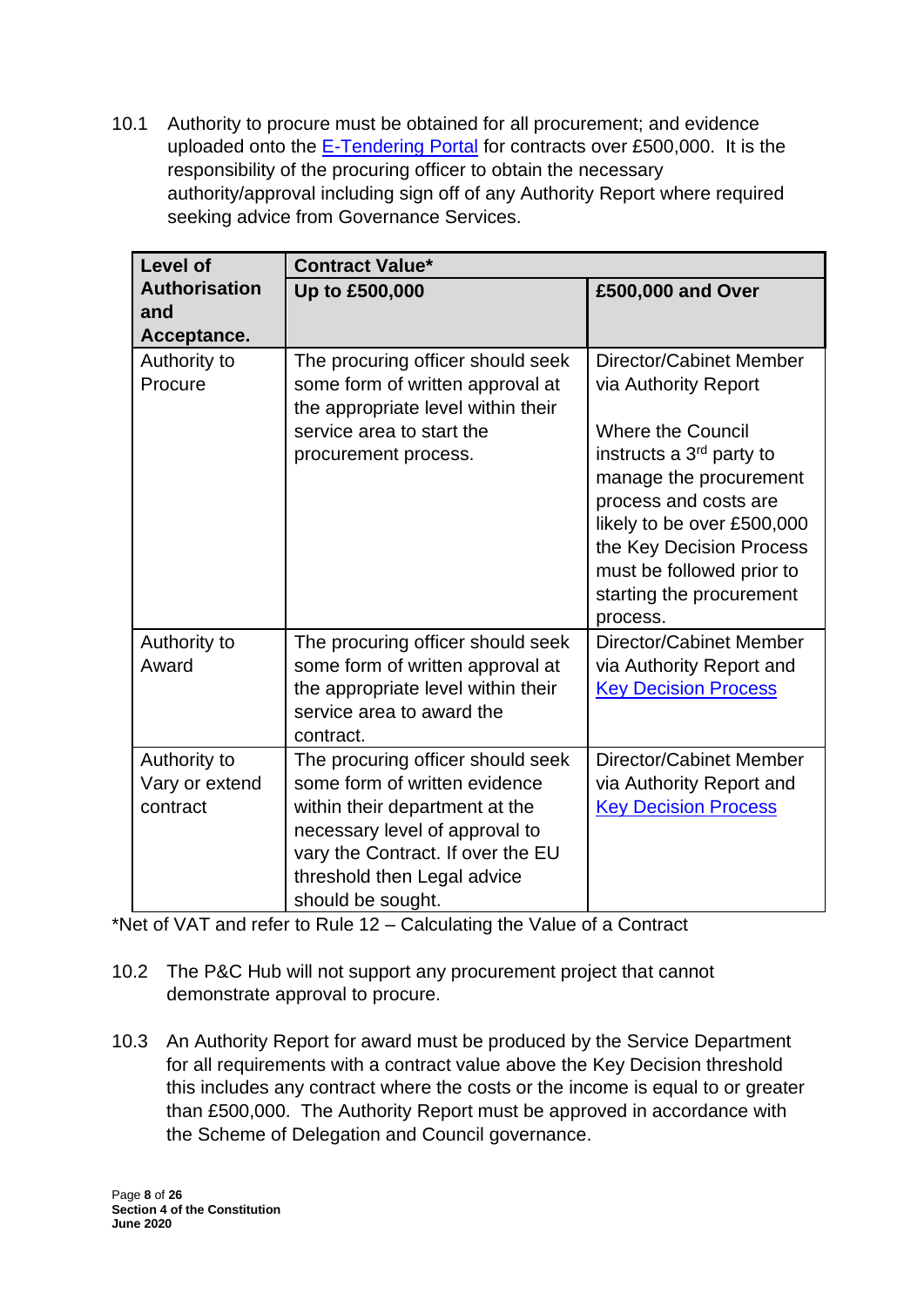## **11. [SPECIALIST PROCUREMENT](file://///lbe.local/fileserver/Resource/ProcurementandCommissioningHub/Procurement%20Operations%20&%20Governance/CPR)**

- 11.1 Where there is a requirement to undertake procurement and there is expertise and knowledge within a Council Hub/Service or centralised budget procurement should take place in consultation with the specialist department to ensure that existing contracts are maximised and consolidate where possible.
- 11.2 Specialist procurement in the Council includes but is not limited to:
	- CCTV & Monitoring;
	- Catering;
	- Cleaning;
	- Communications and Print Services;
	- Corporate Maintenance and Construction Team;
	- Financial Management Services & Pensions/Payroll;
	- Fleet Services:
	- Facilities Management/Corporate Landlord;
	- Human Resources & Learning & Development;
	- ICT;
	- Insurance/Audit Services;
	- Legal Services;
	- Procurement Services:
	- Property Services; and/or
	- Temporary Accommodation.
- 11.3 To maximise value for money for the Council, procurement should be done in collaboration with other Council service areas or use or amend existing contracts where possible.
- 11.4 No external legal advice is to be instructed or sought without the prior approval of the Legal Services.

# **12. [CALCULATING THE VALUE OF A CONTRACT](file://///lbe.local/fileserver/Resource/ProcurementandCommissioningHub/Procurement%20Operations%20&%20Governance/CPR)**

- 12.1 When calculating the value of the contract the following should be considered:
	- (i) Values are total lifetime contract values, not annual values;
	- (ii) Values exclude VAT;
	- (iii) Values are to be aggregated, for example, if there is a recurring need on an annual basis for supplies;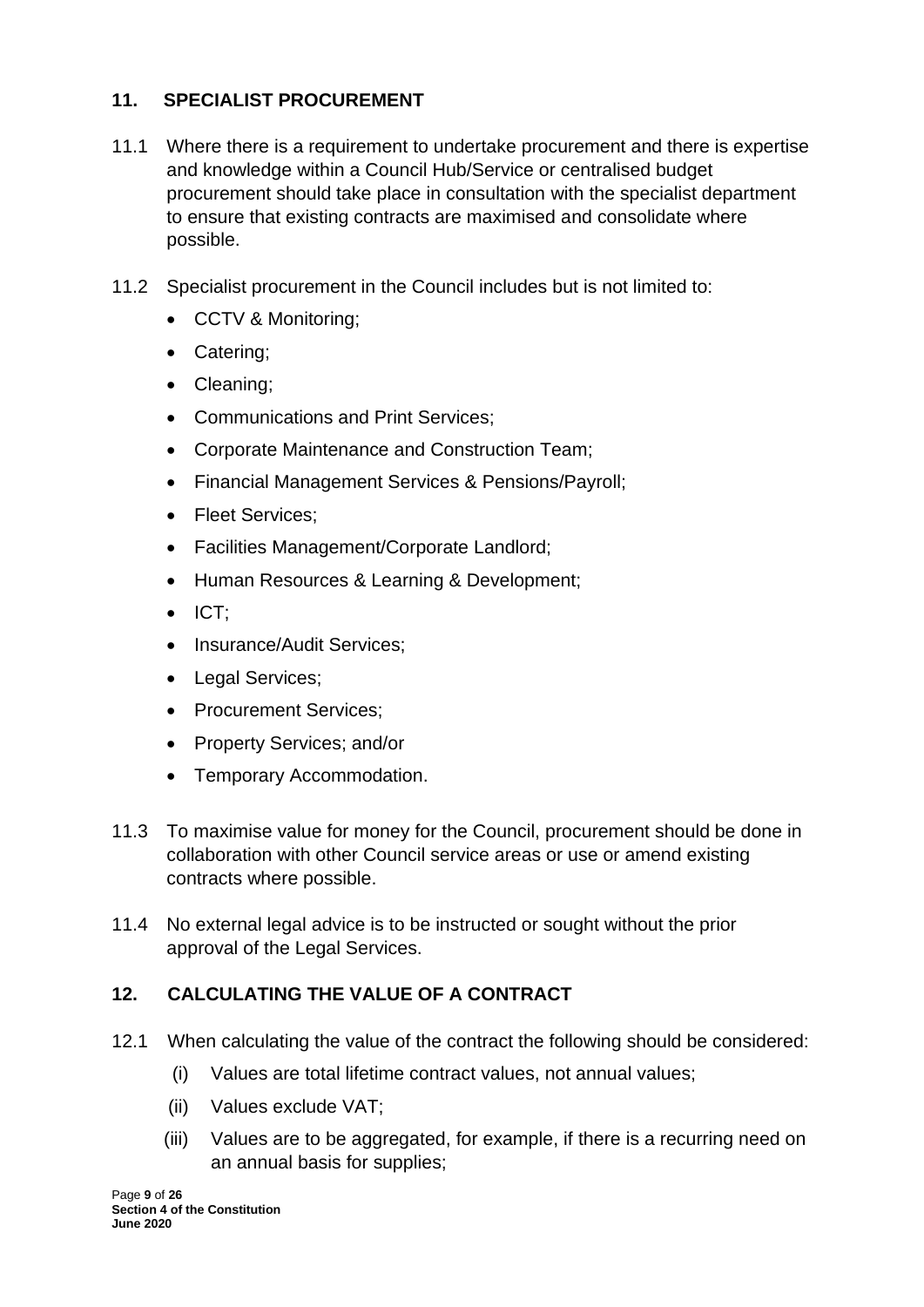- (iv) An estimate shall be made of the total purchasing requirement/whole life costing/financial implications. For example, including ongoing maintenance and support costs. If there are variables which result in the estimate being a range of figures rather than a single figure, then the highest figure in the range will be the value of the contract for the purposes of these Rules;
- (v) The valuation shall include the value of possible contract extensions and possible additional options;
- (vi) Where a contract is of indeterminate length the value of the contract shall be monthly value multiplied by 48;
- (vii) Where a contract is for several organisations and the Council is the lead authority, then the value of the contract shall be the total value of the contract for all the organisations. If the Council is not the lead authority, then the value of the contract for the purposes of these Rules shall be the value of just this Council's proportion of the contract;
- (viii) if the value of the tender is less than 10% below the EU Thresholds, then officers must consider procuring in accordance with Public Contract Regulations 2015.
- 12.2 It is a breach of these Rules to deliberately divide up contracts to evade the need to follow a more complex/lengthy procurement procedure or evade the requirements of Public Contract Regulations 2015.
- 12.3 Where contract value may change, due to uncertainty of the project or slippage, then this must be factored into the costs to ensure sufficient budget is approved for the project. Additional questions in the Tender/Quotation may be necessary to cover the risk of additional costs.

#### **13. [ADVERTISING](file://///lbe.local/fileserver/Resource/ProcurementandCommissioningHub/Procurement%20Operations%20&%20Governance/CPR) AND PUBLICATION**

13.1 Where a competitive process is to be undertaken, quotations will, as a minimum be advertised as follows:

| <b>Estimated Contract Value</b> | <b>Advertising of Opportunity</b>                |
|---------------------------------|--------------------------------------------------|
| Contracts up to the EU          | No advertising needed.                           |
| Threshold*                      |                                                  |
| Contracts above EU              | Publication in the Official Journal<br>$\bullet$ |
| thresholds                      | of the European Union (OJEU).                    |
|                                 | • E-Tendering Portal                             |
|                                 | <b>Contracts Finder</b><br>$\bullet$             |
|                                 | (via the Council's e-tendering portal -          |
|                                 | www.londontenders.org), where                    |
|                                 | applicable.                                      |

#### **Advertising**

\* Please refer to the Procurement Manual for a full explanation of advertising requirements.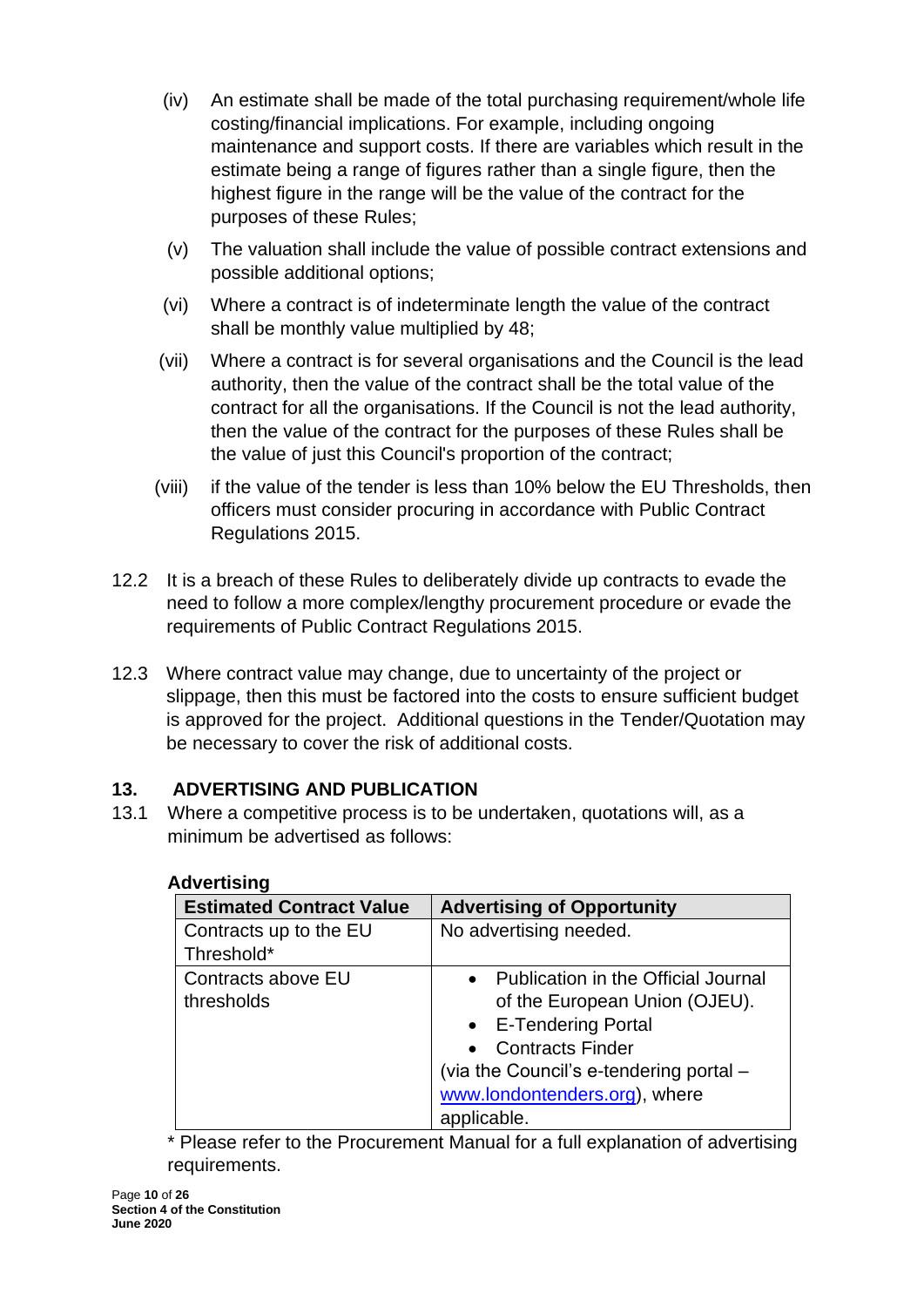#### **Publication**

13.1 Where a competitive process has taken place contracts to be awarded, as a minimum must be published as follows:

| <b>Estimated Contract</b> | <b>Publication of Award</b>                    |
|---------------------------|------------------------------------------------|
| <b>Value</b>              |                                                |
| Contracts over £25,000    | <b>E-Tendering Portal</b>                      |
| up to the EU Threshold    | Contracts Finders step in the LTP<br>$\bullet$ |
| Contracts above EU        | Publication the OJEU.<br>$\bullet$             |
| thresholds                | <b>E-Tendering Portal</b><br>$\bullet$         |
|                           | <b>Contracts Finder</b>                        |
|                           | (via the Council's e-tendering portal -        |
|                           | www.londontenders.org), where                  |
|                           | applicable.                                    |

# **14. PROCUREMENT THRESHOLDS**

- 14.1 The procurement requirements in the table overleaf apply according to the estimated total value of the contract. The requirements below are minimum requirements. Services departments should consider market testing prior to inviting suppliers to bid and inviting more than the minimum number to cover for bidders dropping out.
- 14.2 The value of the contract is the total value over the whole contract including any potential extensions.
- 14.3 The P&C Hub reserves the right to bring any procurement into the P&C Hub to manage due to either risk to the Council (including reputational risk) or complexity.
- 14.4 Frameworks and other corporate agreements, where they exist, should be used (provided Best Value can be demonstrated) and managers must retain sufficient evidence to demonstrate compliance.
- 14.5 All quotations over £25,000 must be via the Council's [E-Tendering Portal](https://procontract.due-north.com/Login/Login)**.** For quotations under £25,000, written evidence of expenditure must be retained e.g. invoice receipt etc.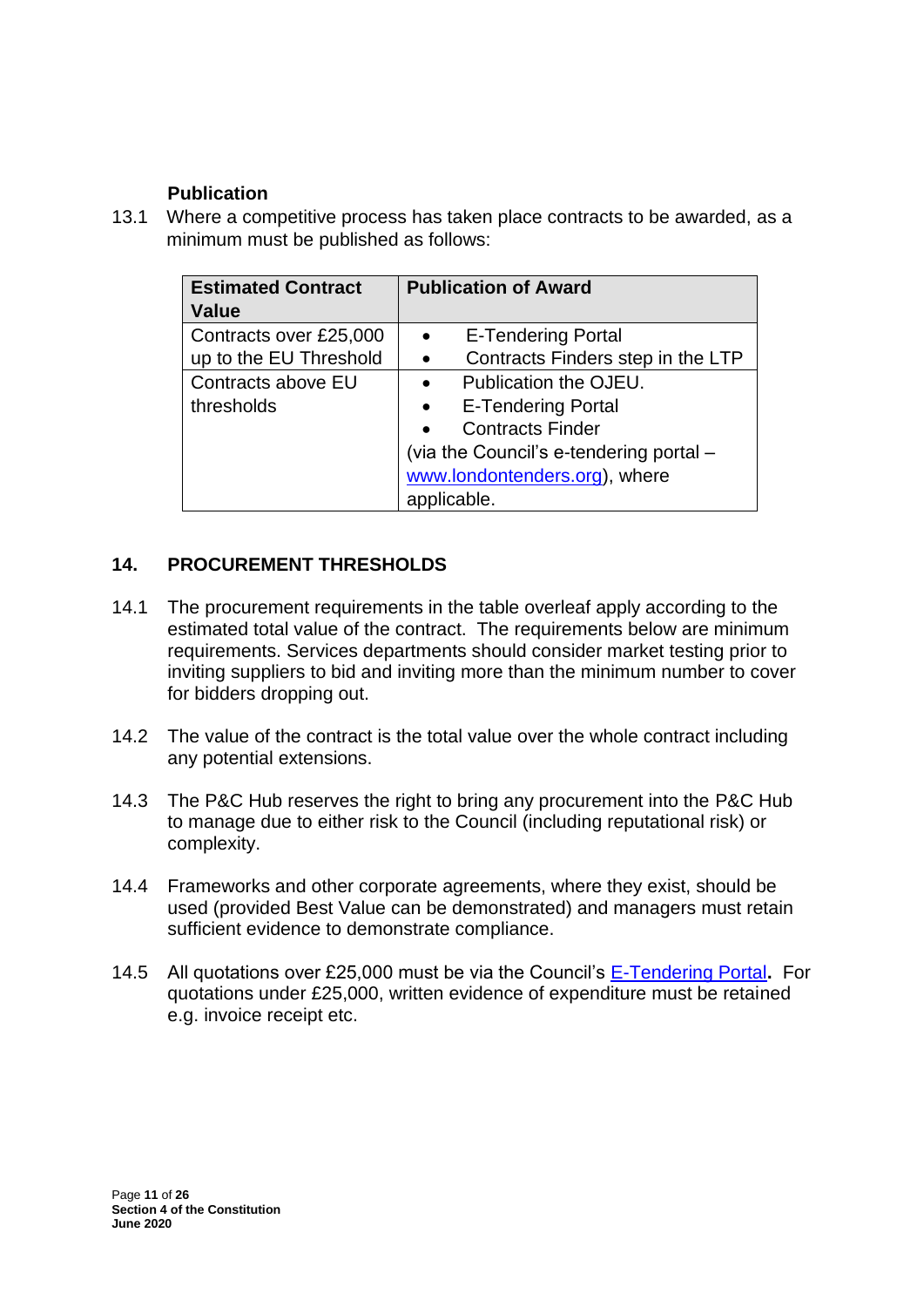| <b>Estimated</b><br><b>Total</b><br><b>Contract</b><br><b>Value</b>                                                     | <b>Minimum No.</b><br>of Quotations | <b>Minimum</b><br>No. of Local<br><b>Quotations</b> | <b>Additional Requirements (if</b><br>applicable)                                                                                                                                                                                                                                                                                                     | Method of issuing a contract                                                                                                                                                                                                                                                                                                                                                       | <b>Advertising or</b><br><b>Publication</b>           | <b>Responsibility for</b><br><b>Procurement Process</b>                                                                                                                                                                                                                                                                                                       |
|-------------------------------------------------------------------------------------------------------------------------|-------------------------------------|-----------------------------------------------------|-------------------------------------------------------------------------------------------------------------------------------------------------------------------------------------------------------------------------------------------------------------------------------------------------------------------------------------------------------|------------------------------------------------------------------------------------------------------------------------------------------------------------------------------------------------------------------------------------------------------------------------------------------------------------------------------------------------------------------------------------|-------------------------------------------------------|---------------------------------------------------------------------------------------------------------------------------------------------------------------------------------------------------------------------------------------------------------------------------------------------------------------------------------------------------------------|
| Up to £25,000                                                                                                           |                                     | Local in the<br>first instance                      | Where possible Service<br>Departments should seek out<br>quotations from local<br>Suppliers.                                                                                                                                                                                                                                                          | Use of Purchase Order for<br>$\bullet$<br>goods; or<br>Standard contract for more<br>$\bullet$<br>complex requirements or<br>where the level of risk needs<br>to be addressed.                                                                                                                                                                                                     | Advertising not<br>required.                          | Self-service in line with<br>Rules and<br><b>Procurement Manual.</b>                                                                                                                                                                                                                                                                                          |
| Contracts from<br>£25,001 to<br>£100,000 for<br>supplies and<br>services.<br>Or<br>£25,001 to<br>£500,000 for<br>works: | 3                                   | 2 Where<br>possible                                 | If less than three quotes are<br>received the Service must<br>seek the relevant level of<br>approval within their service to<br>award and demonstrate that<br>VFM has been<br>demonstrated/achieved. The<br>decision must be recorded in<br>writing and all documentation<br>supporting the decision<br>retained in the <b>E-Tendering</b><br>Portal. | Use of Purchase Order for<br>$\bullet$<br>goods; or<br>Standard contract for more<br>$\bullet$<br>complex requirements or<br>where the level of risk needs<br>to be addressed.<br>Please also refer to Rule 25 for<br>requirements for sealing.<br>Ensure added to the <b>Key</b><br>Decision List if contract award is<br>over £500,000 or procurement<br>costs are over £500,000 | Refer to<br>Procurement<br>Manual for<br>requirements | Self-service via the E-<br><b>Tendering Portal and in</b><br>line with the Rules and<br>Procurement manual.<br>Must be promoted to<br>the contracts Register<br>to create a Corporate<br><b>Contract Register to</b><br>meet the Council's<br>transparency<br>obligations.<br>Must publish on<br>Contracts Finder via<br>the E-Tendering Portal<br>for award. |
| Contracts<br>above<br>£100,000 to<br>EU threshold *<br>for supplies<br>and services                                     | 5                                   | 2 Where<br>possible                                 | If less than five quotes are<br>received the Service must<br>seek the relevant level of<br>approval within their service to<br>award and demonstrate that<br>VFM has been<br>demonstrated/achieved.                                                                                                                                                   | Up to £500,000:<br>Signature on standard<br>$\bullet$<br>contract or sealed by Legal<br>Services if required<br>Over £500,000:<br>Standard contract sealed by<br><b>Legal Services</b>                                                                                                                                                                                             | Refer to<br>Procurement<br>Manual for<br>requirements | Self-service via the E-<br><b>Tendering Portal and in</b><br>line with the<br>Procurement manual.<br>Must be promoted to<br>the contracts Register<br>to create a Corporate<br>Contract Register and                                                                                                                                                          |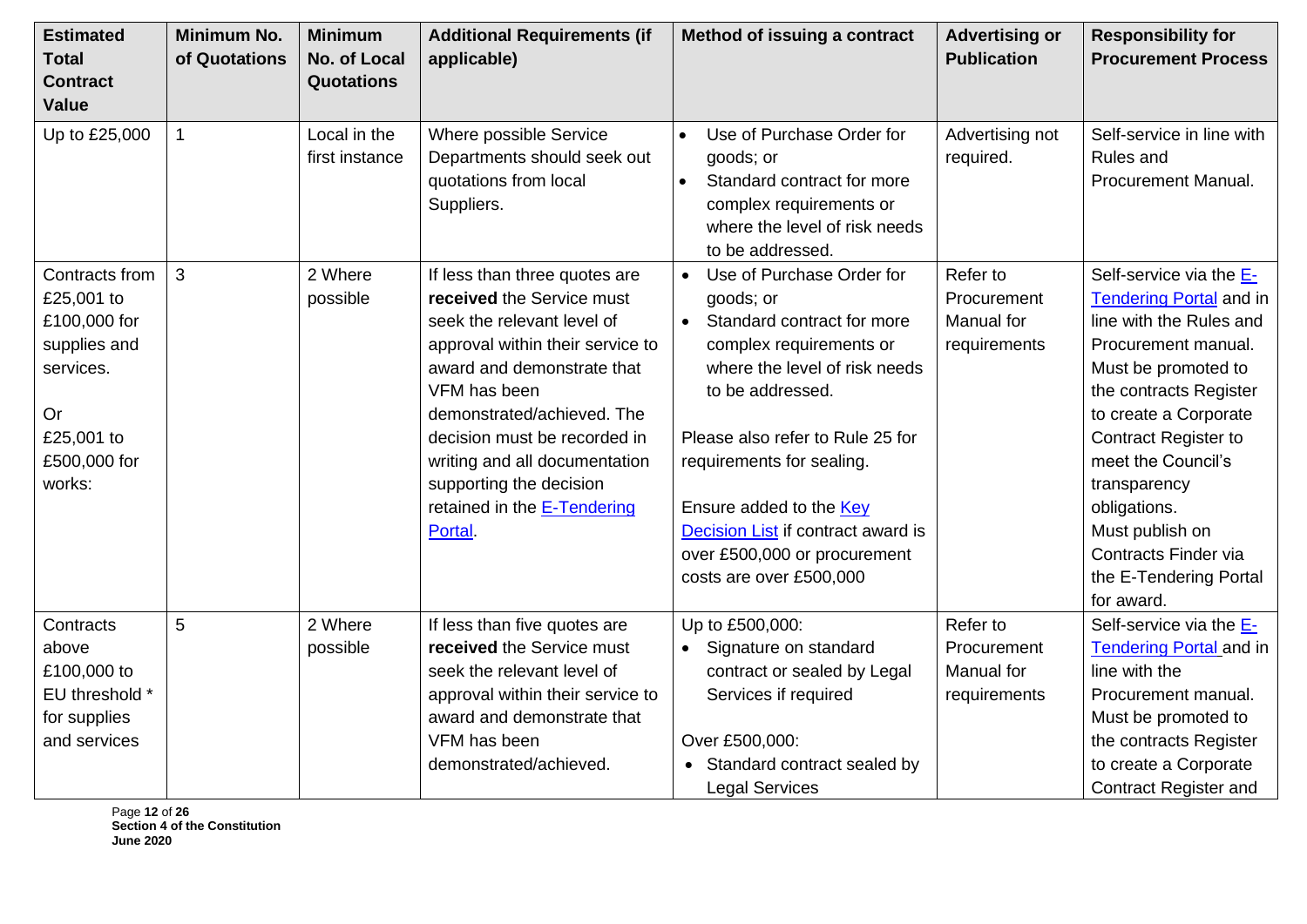| or above         |                  |               | The decision must be recorded   |                                           |                | meet the council's       |
|------------------|------------------|---------------|---------------------------------|-------------------------------------------|----------------|--------------------------|
| £500,000 for     |                  |               | in writing and all              | Please refer Rule 25                      |                | transparency             |
| works            |                  |               | documentation supporting the    | (requirements for sealing)                |                | obligations.             |
|                  |                  |               | decision retained in the E-     |                                           |                | Must publish on          |
|                  |                  |               | <b>Tendering Portal</b>         | Ensure added to the <b>Key</b>            |                | Contracts Finder via     |
|                  |                  |               |                                 | Decision List if contract award is        |                | the E-Tendering Portal.  |
|                  |                  |               |                                 | over £500,000 or procurement              |                |                          |
|                  |                  |               |                                 | costs are over £500,000                   |                |                          |
| Above EU         | <b>Follow EU</b> | Consider      | A fully compliant process must  | Up to £500,000:                           | Must follow EU | Project managed by       |
| threshold for    | procurement      | how to        | be carried out in accordance    | Signature on standard<br>$\bullet$        | directives     | the P&C Hub with         |
| goods,           | Process          | develop local | with the <b>Public Contract</b> | contract or Sealed by Legal               |                | cooperation from Legal   |
| services and     |                  | market within | <b>Regulations 2015</b>         | Services if required                      |                | Services as              |
| works            |                  | the           | Possible routes to market:      |                                           |                | appropriate.             |
| (including Light |                  | procurement   | Open                            | Over £500,000:                            |                |                          |
| Touch            |                  | and social    | Restricted                      | Standard contract sealed by               |                | All procurements over    |
| Regime)          |                  | value.        | Negotiated                      | <b>Legal Services</b>                     |                | <b>EU Threshold must</b> |
|                  |                  |               | Competitive dialogue            |                                           |                | have followed relevant   |
|                  |                  |               | Competitive procedure           | Please refer to Rule 25.                  |                | processes set out in     |
|                  |                  |               | with Negotiation                | Ensure added to the <b>Key</b>            |                | the Procurement          |
|                  |                  |               | Frameworks                      | <b>Decision List if contract award is</b> |                | Manual.                  |
|                  |                  |               | <b>DPS</b>                      | over £500,000 or procurement              |                |                          |
|                  |                  |               |                                 | costs are over £500,000                   |                | Service departments      |
|                  |                  |               | This must be led by the P&C     |                                           |                | are responsible for:     |
|                  |                  |               | Hub.                            |                                           |                | Specification            |
|                  |                  |               |                                 |                                           |                | Governance &             |
|                  |                  |               |                                 |                                           |                | authority                |
|                  |                  |               |                                 |                                           |                | Evaluation               |

\*Refer to the Procurement Manual for EU threshold

14.6 When seeking quotes on a regular basis officers must ensure that they rotate those Suppliers invited to quote i.e. that different Suppliers are invited for each exercise. It is acceptable to invite a previously successful Supplier for a similar contract, if that Supplier performed well.

Page **13** of **26 Section 4 of the Constitution June 2020**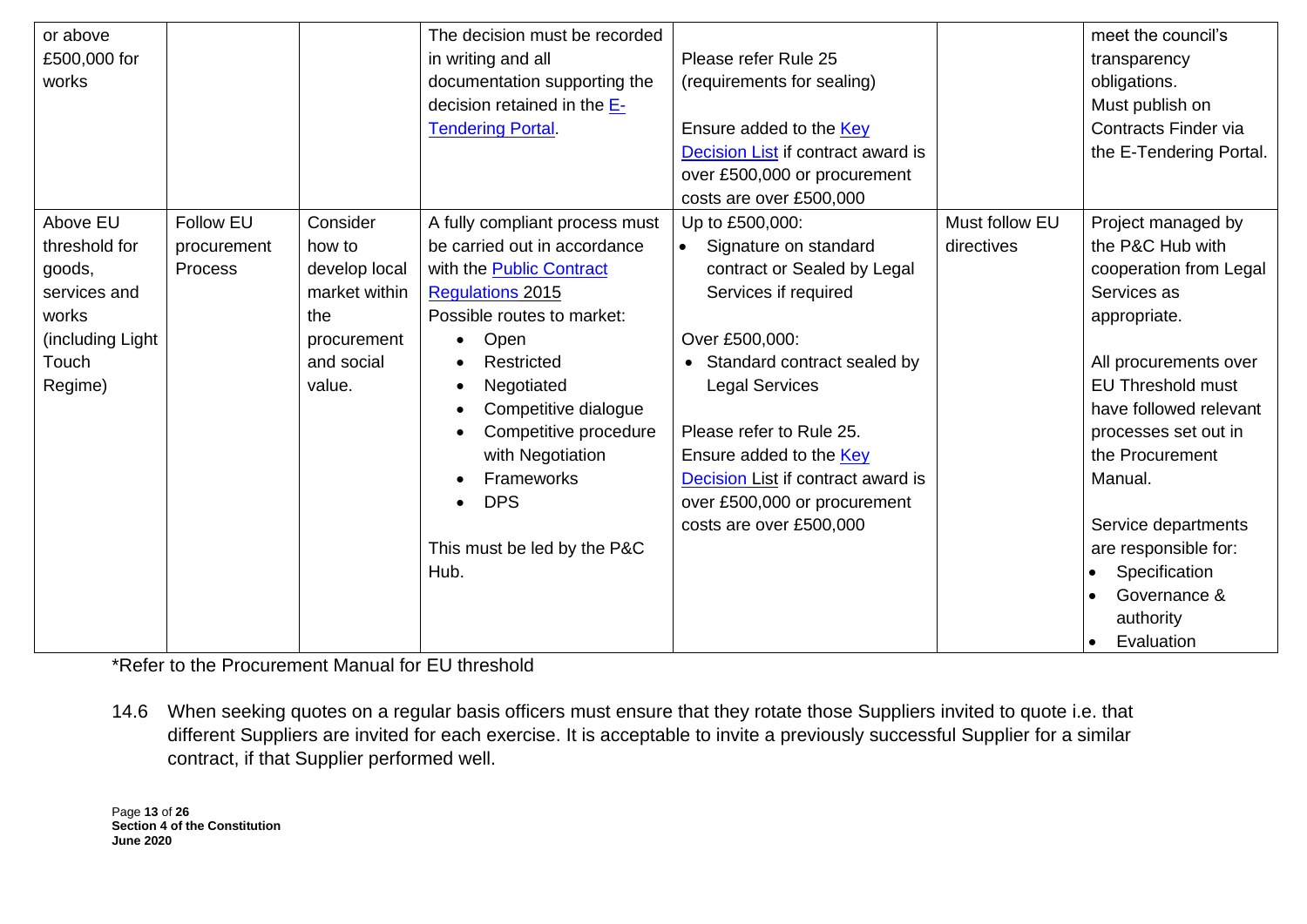- 14.7 It is against the Rules to deliberately disaggregate the value of a contract and split the value up to reduce the number of quotes to be obtained or carry out multiple procurements to avoid the Rules.
- 14.8 The P&C Hub will monitor compliance with this requirement. Officers need to be mindful of aggregation of spend.

Page **14** of **26 Section 4 of the Constitution June 2020**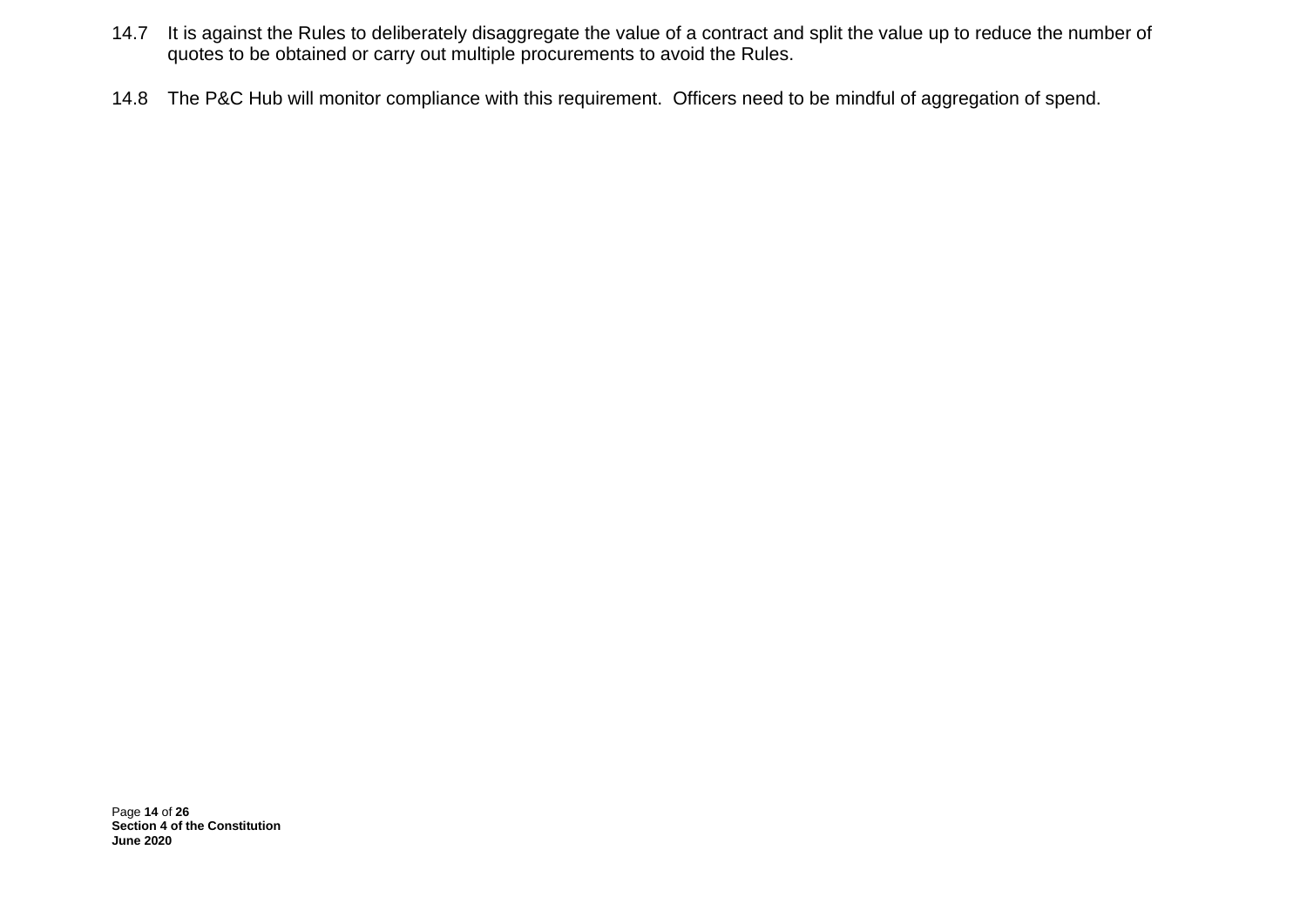## **15. EXCEPTIONS TO COMPETITIVE TENDERING**

- 15.1 Where competitive tendering is impossible then an exception can be used, but the Service Department, must demonstrate why they were unable to demonstrate VFM through a competitive process and that the use of this rule meets Council needs.
- 15.2 This Rule can be applied only where:
	- (i) The procuring officer uses a legally compliant Framework which the Council has procured or has the right to access (subject to complying with the rules applicable to that Framework, including mini competition);
	- (ii) A suitable corporate contract is in place for the Services/Supplies/Works being procured;
	- (iii) Competition is prevented by government or statutory control;
	- (iv) Repairs, services, works, parts, goods or materials are required relating to existing machinery, vehicles, plant or equipment of a proprietary nature, where no suitable alternative Supplier exists;
	- (v) Ongoing maintenance, updating, licencing and support is required relating to existing ICT hardware and/or software that is proprietary in nature and no suitable alternative Supplier exists;
	- (vi) The contract provides in writing for an extension to the length of the contract's term and the following conditions are met:
		- The extension is for substantially the same works, supplies and/or services provided in the original contract:
		- The financial terms for the extension are as agreed in the original contract;
		- The length of the extension is no longer than that permitted by the original contract:
		- Such extension would not breach the Public Contract Regulations 2015; and
		- The appropriate authority/approval is in place in accordance with the Scheme of Delegation.
	- (vii) The contracts being procured are for special education needs or social care services below relevant EU Threshold and, in the opinion of the responsible officer it is considered in the Council's interest or is required to meet obligations under relevant legislation. If above EU Threshold, officers are reminded that the Public Contract Regulations 2015 may apply.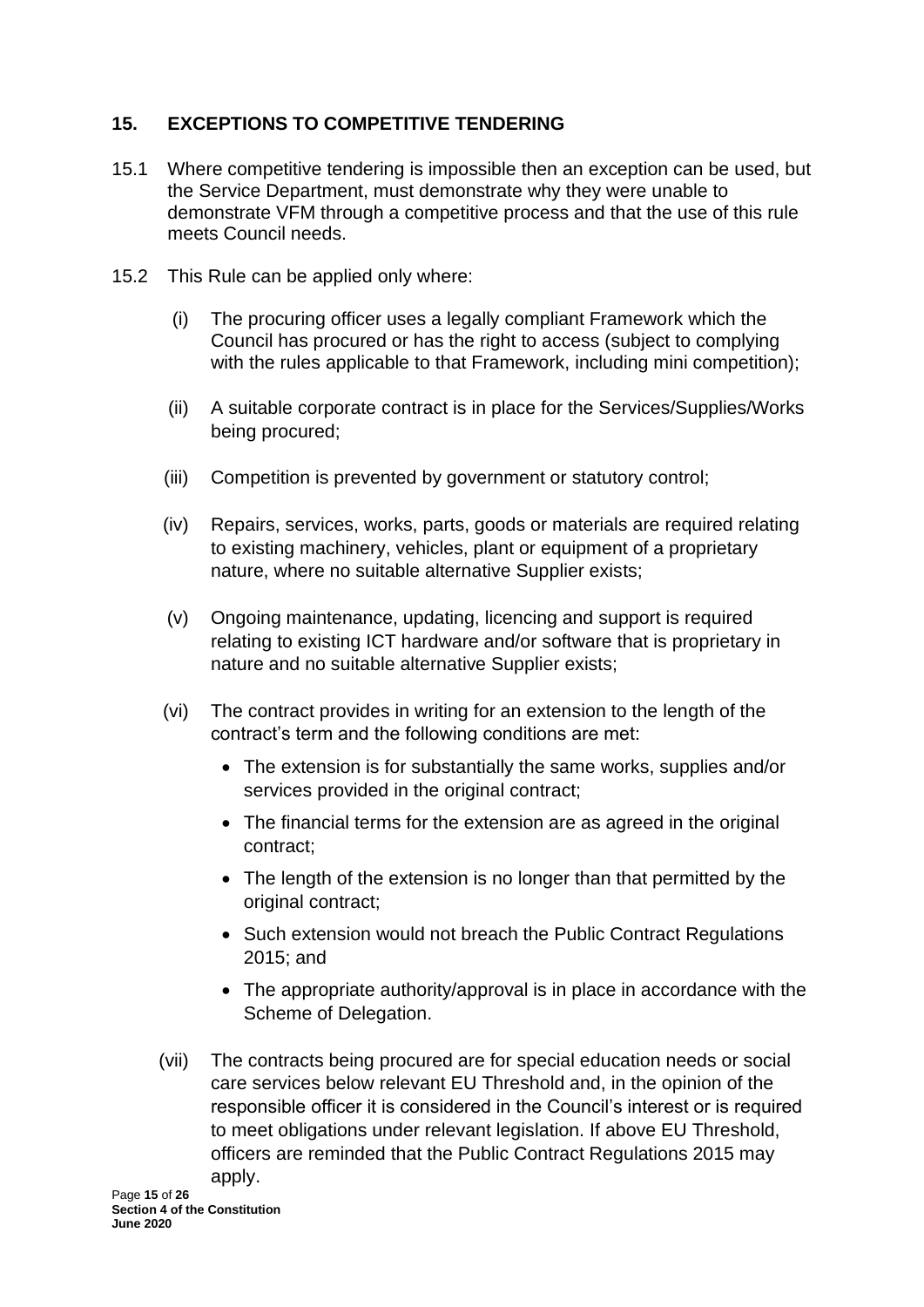- (viii) Upon evidence of extensive market testing and consultation with P&C Hub/Legal Services, the Goods, Services or Works are only available from a single Supplier and no suitable alternative is available.
	- (ix) Contracts below EU Threshold being procured are for specialist professional services necessary to support children's or adult services where service users/clients select the Supplier, but the grant funding is via the Council.
	- (x) Contracts are awarded between the Council and a 'Teckal Company'. Advice should be sought from Legal Services as to the application of the Teckal exception, and appropriate Council governance process should be followed.
	- (xi) In relation to the exceptions, advice should be sought from the P&C Hub and (where applicable) Legal Services as to whether there is any risk of the Council breaching Public Contract Regulations 2015.
- (xii) Where a contract is entered into via any of the rules above then the contract must be recorded on the E-Tendering Portal.
- (xiii) Over £100,000 where no tenders, no suitable tenders, no requests to participate or no suitable request to participate have been received in response to a tender process, provided that the initial conditions of the contract are not substantially altered, then the Service Department can negotiate with a single Supplier. Refer to the Procurement Manual for the process to follow.
- (xiv) The aim of the procurement is the creation or acquisition of a unique work of art or artistic performance. Refer to the Procurement Manual for the process to use this Rule.
- 15.2 In relation to the exceptions, the requirement to comply with the Public Contract Regulations 2015 remains. Officers should consider publishing a Voluntary Ex-Ante Transparency (VEAT) Notice for any exception granted that is higher than the EU Threshold and the procedures leading to the award under the Regulations must be followed. A VEAT Notice can only be issued with approval from the P&C Hub.
- 15.3 Any decision not to seek competitive tenders must fully comply with this Rule 15, be reasonable in all the circumstances and be in the best interests of the Council. The decision must be recorded in writing and all documentation supporting the decision must be retained on the E-Tendering Portal.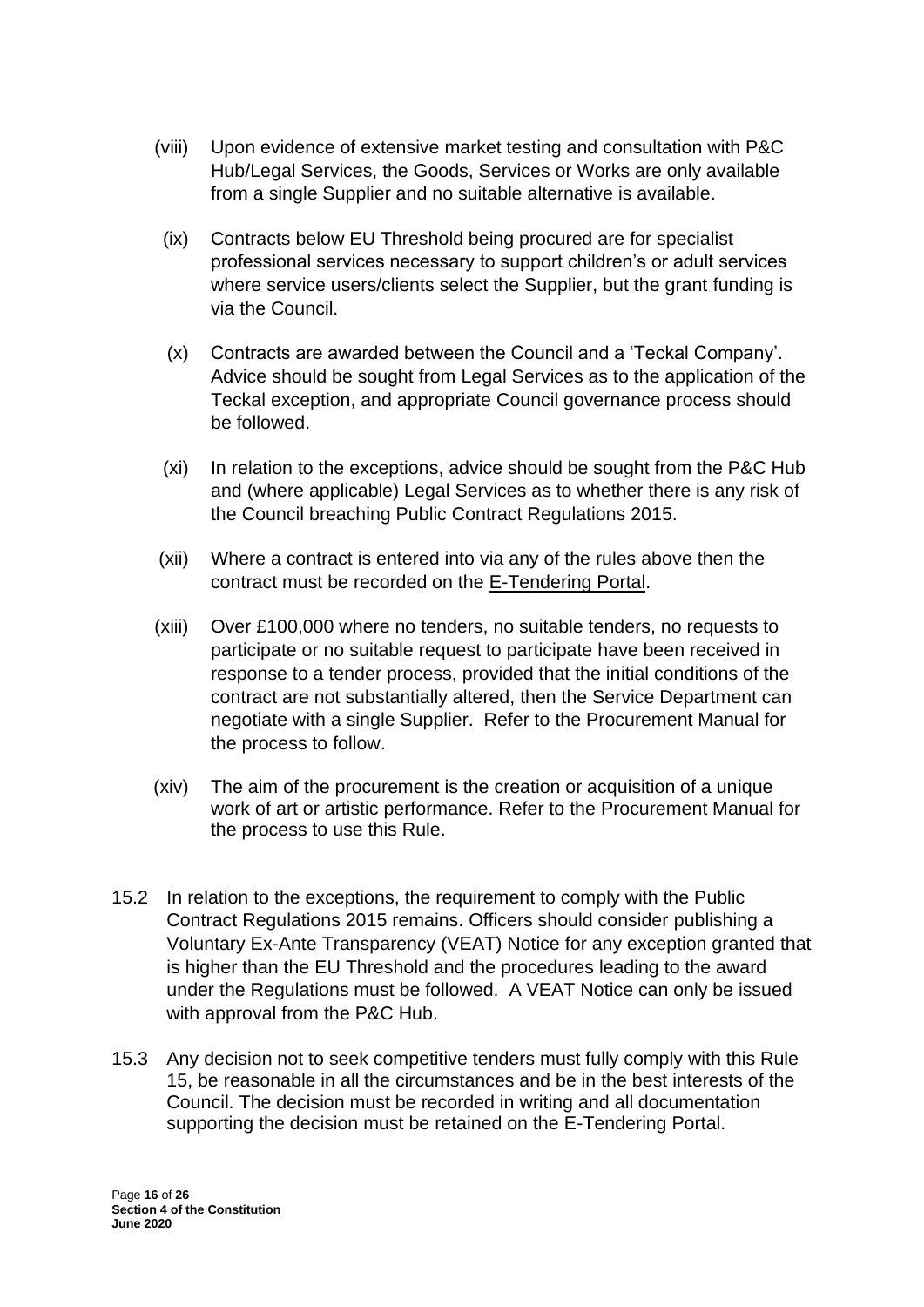15.4 Exceptions will be reported to the Executive Director of Resources on a quarterly basis. Application for an Exception must be made via the Exceptions and Waiver form for recording and ensuring that the Contract is entered onto the Corporate Contract Register.

#### **16. EVALUATION CRITERIA AND GOING OUT TO THE MARKET**

- 16.1 The award of all contracts shall be based on fair and appropriate evaluation criteria in accordance with these Rules and Public Contract Regulations 2015.
- 16.2 Full and complete written records of the evaluation process must be maintained by the service department and uploaded onto the E-Tendering Portal.

#### **17. APPLICATION AND WAIVER OF THE RULES**

- 17.1 These Rules apply to all contracts for Supplies, Works or Services entered into by the Council, except where a Waiver of all or part of the Rules is approved. Waivers should only be sought in **exceptional circumstances** given the general presumption that competition is the best way to demonstrate VFM.
- 17.2 It must be noted that where the value of the contract is over the EU threshold the Council must comply with the requirements of Public Contract Regulations 2015 therefore it is not possible to waive these requirements, and contracts let in this way will be in breach of the Regulations.
- 17.3 All Waivers are reported Council's Audit & Risk Management Committee on an annual basis by the P&C Hub.
- 17.4 The officer requesting the Waiver **must** keep a written record of any waiver of the Rules. Application of a waiver can be made via the [Exceptions and](https://enfield365.sharepoint.com/:x:/r/sites/intranetAccountsPayableReceivable/_layouts/15/Doc.aspx?sourcedoc=%7B9009CB4F-4CD5-4CA5-AE37-574060500D3D%7D&file=Supplier_Info_-_Waiver_Exception.xlsm&action=default&mobileredirect=true)  [Waiver form](https://enfield365.sharepoint.com/:x:/r/sites/intranetAccountsPayableReceivable/_layouts/15/Doc.aspx?sourcedoc=%7B9009CB4F-4CD5-4CA5-AE37-574060500D3D%7D&file=Supplier_Info_-_Waiver_Exception.xlsm&action=default&mobileredirect=true) and will be reviewed and approved by the Executive Director of Resources.
- 17.5 Contracts let via a Waiver must have documentation held on the E-Tendering Portal to create a record on the Corporate Contract Register.
- 17.6 Waivers will only be issued for a period of 12 months, unless agreed otherwise by the Executive Director of Resources.

#### **18. [VARIATIONS TO CONTRACTS](file://///lbe.local/fileserver/Resource/ProcurementandCommissioningHub/Procurement%20Operations%20&%20Governance/CPR)**

18.1 The contract manager may agree with a Supplier to carry out additional Works or Services that were not included in the original contract but which, through change control or unforeseen circumstances have become necessary.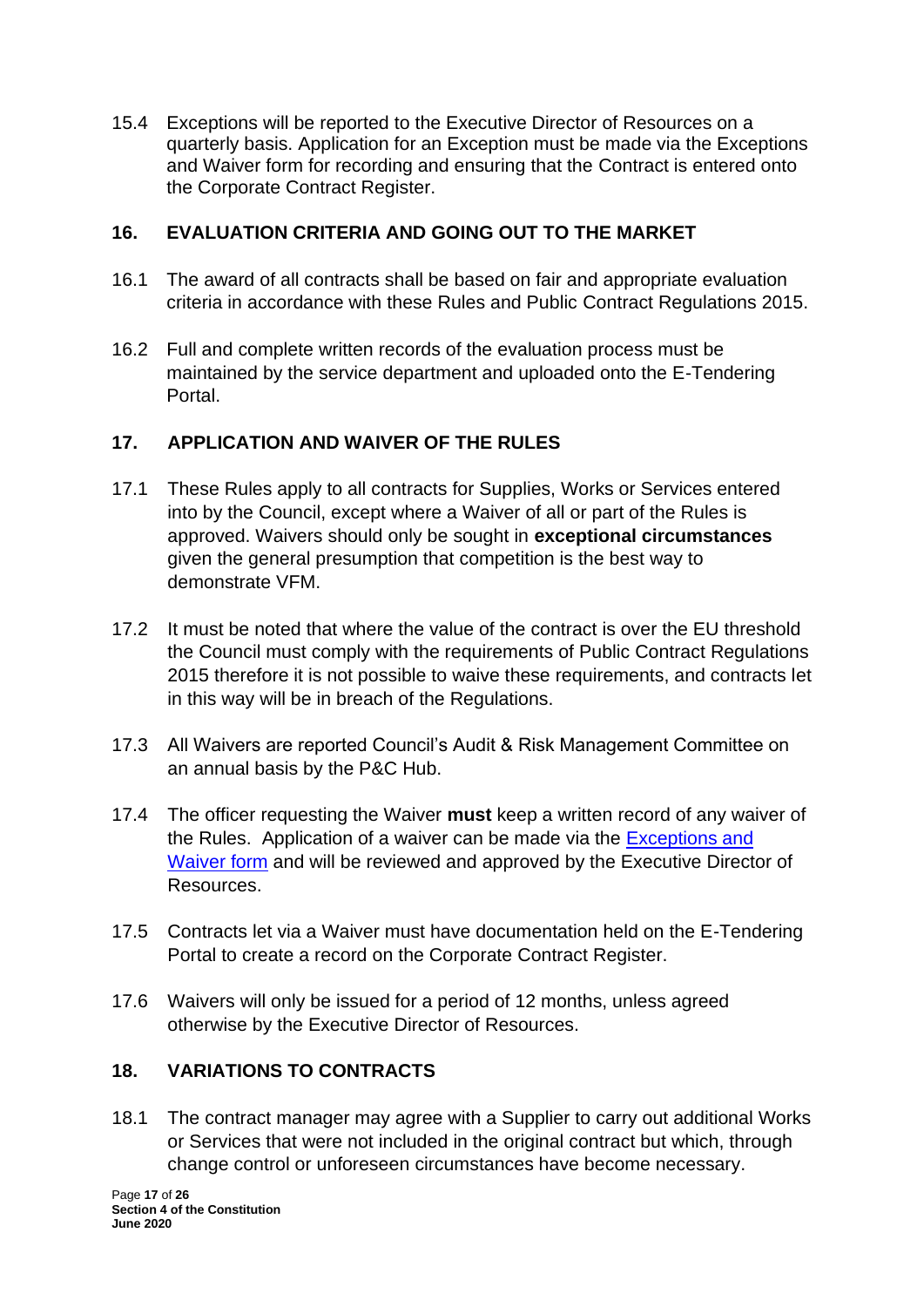Variations to existing contracts are generally not permitted except where various conditions are satisfied.

18.2 Please refer to the Procurement Manual for more guidance.

#### **19. [RECEIPT AND OPENING OF TENDERS AND QUOTES](file://///lbe.local/fileserver/Resource/ProcurementandCommissioningHub/Procurement%20Operations%20&%20Governance/CPR)**

- 19.1 The Council's E-Tendering Portal must be used in all procurements over £25,000, including those scenarios where arrangements are caught by the exceptions and some exemptions.
- 19.2 Permission from the P&C Hub not to use the E-Tendering Portal must be obtained and all paperwork will be managed by the P&C Hub. This includes submissions by post or where documentation/additional information in relation to the tender is sent via post and not the Portal. E-Tendering Portal is compulsory for EU Procurements.

#### **20. ETHICAL AND SUSTAINABLE PROCUREMENT AND COUNCIL POLICY**

- 20.1 At pre-procurement stage for the supply of Services, authorised officers must consider whether the Public Services (Social Value) Act 2012 applies to those Services. This means that officers must consider how the service they are procuring might improve the economic, social and environment well-being of the area and the procurement process should support Council outcomes to generate community benefits.
- 20.2 The Council's [Sustainable Procurement Policy](https://enfield365.sharepoint.com/sites/intranetprocurement/Shared%20Documents/Forms/AllItems.aspx?id=%2Fsites%2Fintranetprocurement%2FShared%20Documents%2FProcurement%20Policy%20%26%20Guidance%2FEnfield%5FSustainable%5FProcurement%5FPolicy%2Epdf&parent=%2Fsites%2Fintranetprocurement%2FShared%20Documents%2FProcurement%20Policy%20%26%20Guidance) recommends the inclusion of up to 10% evaluation weighting for sustainability in all procurements that are tendered through open competition. For procurements over the EU threshold it is expected that this must be considered. Refer to the Procurement Manual to ensure the correct processes are followed for implementation.
- 20.3 All procurement should be in accordance with the Councils agreed polices including but not limited to:
	- (i) Modern Slavery Charter;
	- (ii) Construction Charter; and
	- (iii) Health in Everything we do.

# **21. CONTRACT AWARD AND EXECUTION**

21.1 All contract awards that are [Key Decisions](http://governance.enfield.gov.uk/mgListPlans.aspx?) must be awarded in accordance with the Council's Constitution and must follow the Key Decision approval process, including any call-in periods, and 'stand still' periods.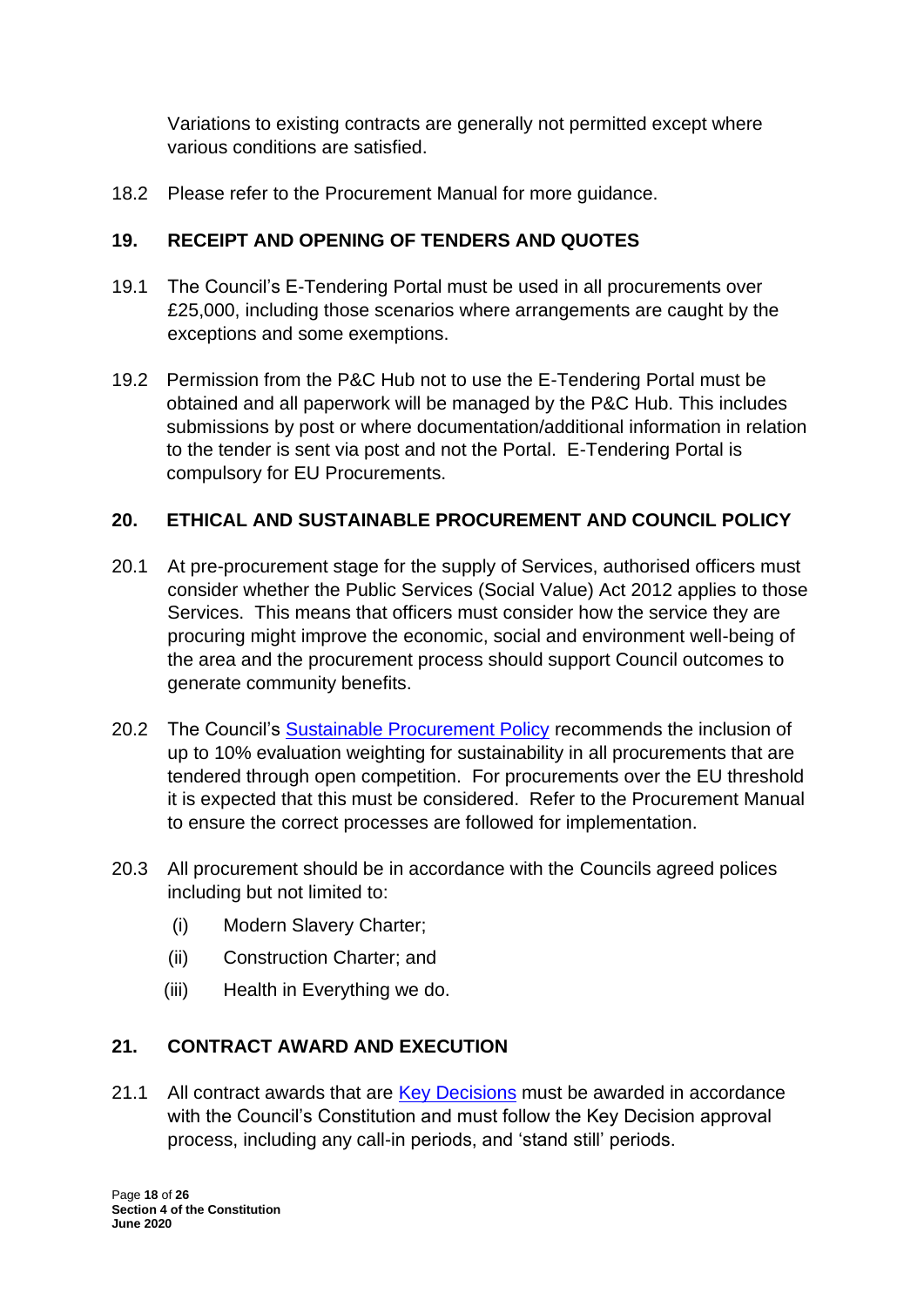- 21.2 Contracts can only be awarded by officers that have been delegated the power to do so under the Council's Scheme of Delegation or relevant Authority Report and executed in line with Rule 14.
- 21.3 All contracts must be awarded based on the advertised evaluation criteria included in the advert or invitation to tender documentation and cannot be changed after the receipt of submissions, unless in line with Public Contract Regulations 2015 or from advice from the P&C Hub.
- 21.4 For all Supplier relationships the requirements and specifics of each agreement must be formally documented prior to any work commencing.
- 21.5 All contracts awarded must be promoted through to the contracts register within the [E-Tendering Portal,](https://procontract.due-north.com/Login/Login) and over £25,000 to Contracts Finder.

#### **22. TERMS AND CONDITIONS**

- 22.1 It is Council policy to use were possible the Terms and Conditions of the Council.
- 22.2 The Council has template Contracts available to be used.

## **22. [POST-TENDER NEGOTIATIONS](file://///lbe.local/fileserver/Resource/ProcurementandCommissioningHub/Procurement%20Operations%20&%20Governance/CPR)**

- 23.1 Post-tender negotiations may only take place if the tender documents allow for negotiation, set out the basis for such negotiations and are permitted under Public Contract Regulations 2015.
- 23.2 In all other circumstances, all permitted bidders should be invited to re-tender on a revised specification.

#### **24. PREVENTION OF CORRUPTION**

#### **General standards of conduct**

- 24.1 All persons involved in the award of contracts shall comply with the Council's Code of Conduct and shall not invite or accept any gift, reward or inducement which could influence them in any way in relation to the award or monitoring of any Council contract.
- 24.2 High standards of ethical conduct are mandatory. Staff shall take steps to ensure that their behaviour could not lead to accusations of corruption. Corrupt behaviour will lead to dismissal and is a crime under the [Bribery Act](http://www.legislation.gov.uk/ukpga/2010/23/contents)  [2010](http://www.legislation.gov.uk/ukpga/2010/23/contents) and Section 117 of the [Local Government Act 1972.](http://www.legislation.gov.uk/ukpga/1972/70)
- 24.3 The Council requires Members, employees and Suppliers working on its behalf to act with honesty and integrity always, when dealing with resources owned by the Council or those for which it is responsible. This includes the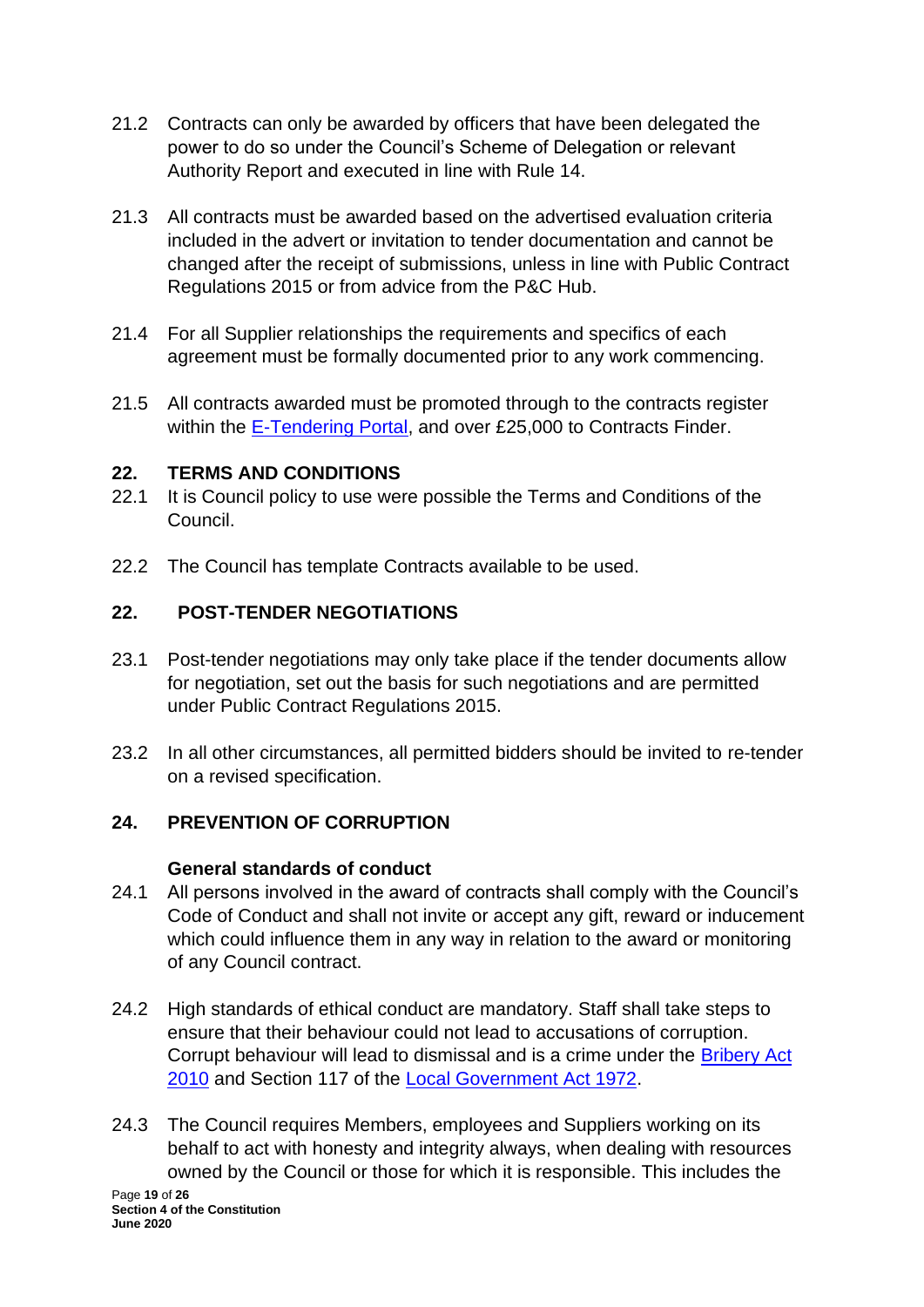responsibility for ensuring that assets are safeguarded and that procedures exist within areas of their responsibility to prevent and detect fraud.

24.4 The Council actively encourages the reporting of concerns about fraud and corruption through the [Council's Whistle-Blowing Policy.](https://enfield365.sharepoint.com/sites/intranethub/SitePages/Whistleblowing-Policy.aspx)

#### **Declaring an interest**

- 24.5 Any employee who has a pecuniary or other interest in any actual or potential Council contract must declare it in writing to their Manager and where the contract/procurement is over EU threshold then this needs to be sent to the P&C Hub additionally. All hospitality, gifts or other inducements received shall be recorded in the Service Department's hospitality register.
- 24.6 Suppliers taking part in any procurement activity should be asked to declare any interest in writing to the procuring officer and where an interest is declared this should be reported to the Head of P&C Hub immediately. All declarations must be stored on the [E-Tendering Portal.](https://procontract.due-north.com/Login/Login)

# **Organised Crime**

24.7 The Council needs to protect itself from organised crime. Where it is suspected that there is organised crime within the industry that a Service Department is procuring in, the P&C Hub should be contacted, or the Whistle-Blowing policy used, to inform management. Officers need to be aware of the Council's Money Laundering Policy; and ensure that any procurement/contract award does not have implications for money laundering.

# **25. [RECORD KEEPING](file://///lbe.local/fileserver/Resource/ProcurementandCommissioningHub/Procurement%20Operations%20&%20Governance/CPR)**

- 25.1 To ensure that there is a full audit trail of procurement activity and that the Council is open and transparent, Service Departments must refer to the Procurement Manual to ensure compliance with Council policy..
- 25.2 Ensure that awarded contracts are registered on to the Corporate Contract register, by 'promoting' within the E-Tendering Portal.
- 25.3 A contract must be sealed where:
	- (i) The contract is over £500,000 in value;
	- (ii) The Council wishes to enforce the contract for a period of more than 6 years;
	- (iii) The price paid or received under the contract is a nominal price that does not reflect the value of the supplies or services;
	- (iv) It is required by the parties.
- 25.4 Legal Services are responsible for the process of sealing the contracts. The affixing of the common seal of the London Borough of Enfield is attested by an authorised officer from Legal Services, whose signature will be seen as executing the contract on behalf of the Council. The Supplier must validly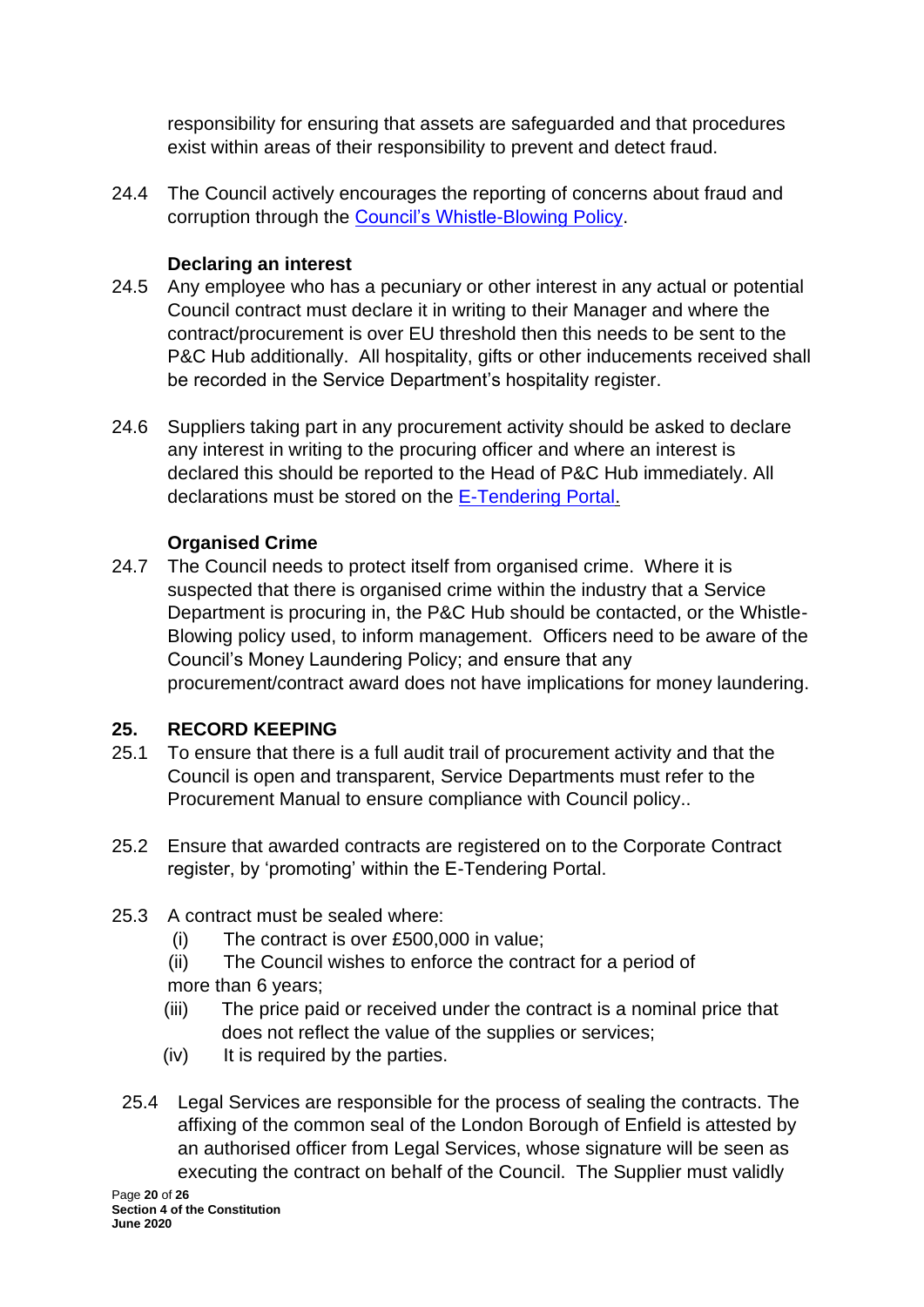execute the contract, and Legal Services should be consulted as to the appropriate execution clause'.

25.5 The Supplier must affix its company seal, which must be attested by two directors or one director AND a company secretary.

## **26. CONTRACT MANAGEMENT**

- 26.1 To ensure VFM throughout the lifetime of the contract, and that the Council receives the goods, services or works as procured, service departments are expected to carry out effective contract management.
- 26.2 Service Departments must ensure, specifically for high value, high-risk contracts and where contracts are registered on their Business Impact Analysis Form, a copy of the contract:
	- (i) Is in the E-Tendering Portal;
	- (ii) Is on the Corporate Contract Register; and
	- (iii) Has performance Key Performance Indicator's and regular reviews, both for performance and commercial elements.

Evidence of managing these contracts must be taken on an annual basis to the Departmental Procurement Board.

26.3 That each year services provide a report on off contract spend to the Overview and Scrutiny Committee.

# **27. [IR35 Rules](file://///lbe.local/fileserver/Resource/ProcurementandCommissioningHub/Procurement%20Operations%20&%20Governance/CPR)**

- 27.1 The Council has a policy of ensuring that all temporary staff are engaged through the Council's Vendor Neutral Supplier Matrix unless agreed with Head of HR or Director of HR and OD Human Resources. Staff must be engaged through recruitment or through the Council's Vendor Neutral Supplier Matrix. Procurement must only be used to procure services and not to provide individual staff members. Officers must refer to the Principles of Managing Agency Workers and IR35 HR guidance before proceeding to procurement where IR35 may apply.
- 27.2 The intermediaries' legislation, known as [IR35 Rules](https://www.gov.uk/guidance/ir35-find-out-if-it-applies) is designed to make sure Suppliers pay the required tax and National Insurance on earnings. From 6th April 2017, the responsibility for deciding the employment status of Suppliers to the public sector moved from the Supplier to the client. For provision of services or consultancy the procuring officer must ensure if the provision falls within the IR35 rules. Refer to the [HRMC site](https://www.gov.uk/guidance/check-employment-status-for-tax) to follow the online Employment Status Service test assessment process.
- 27.3 If a Supplier is contracted and later found that IR35 applied but was not considered, then back tax could be recovered from the Council for a period of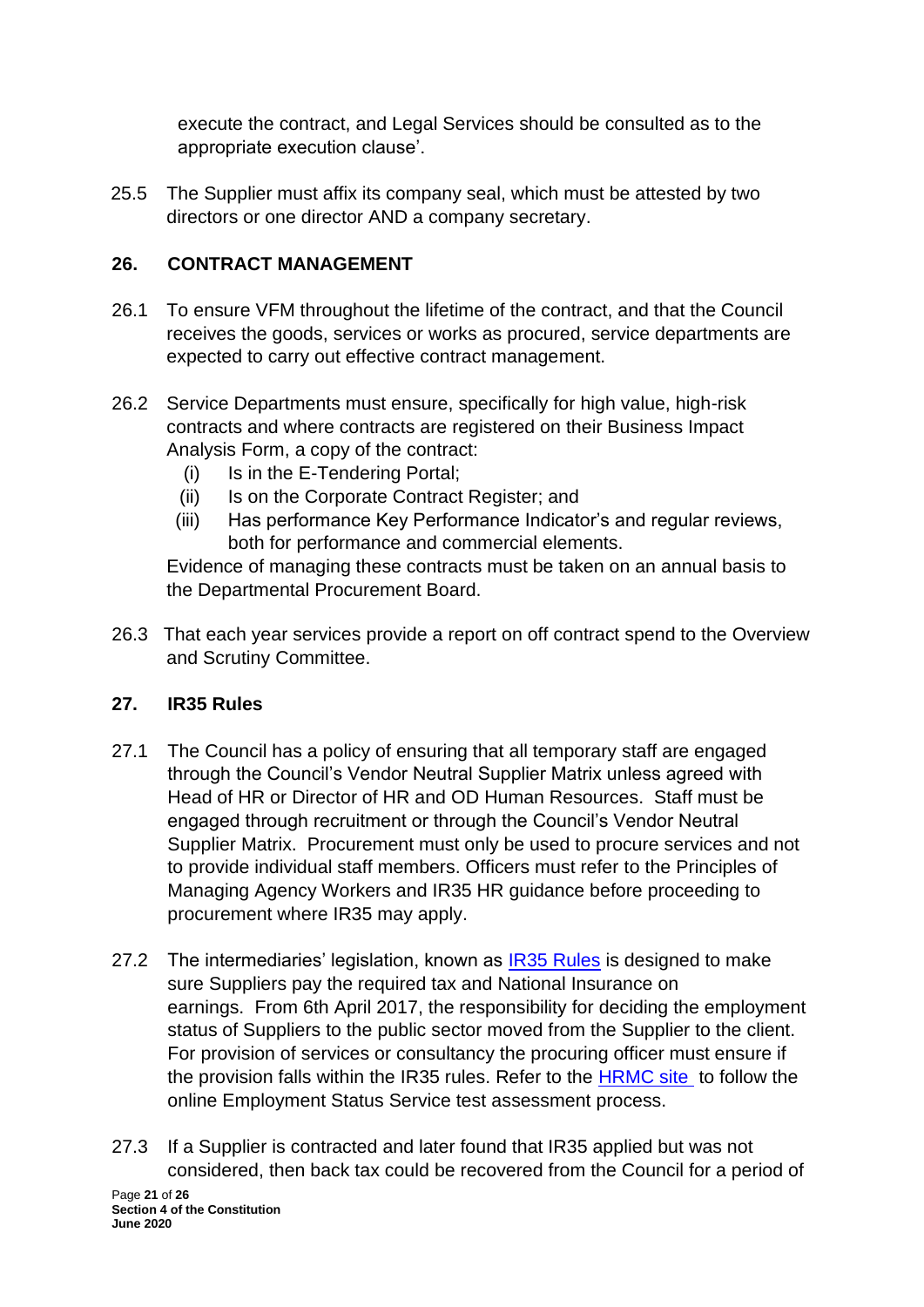up to 6 years. The employment check must be uploaded into the  $E$ -[Tendering Portal](https://procontract.due-north.com/Login/Login) as evidence where a consultant/individual has been procured. This is particularly important where the Supplier is a Personal Service Company.

## **28. Consultation**

- 27.1 For Housing procurement contracts the Commonhold and Leasehold Reform [Act 2002](http://www.legislation.gov.uk/ukpga/2002/15/section/164) (CLRA) may apply. Where applicable, officers must undertake the required consultation with leaseholders. Leaseholders can nominate Suppliers for inclusion on a tender list for specific, below EU Threshold, procurement projects. Officers must liaise with Home Ownership Services to clarify the requirements under the CLRA before commencing with any procurement likely to affect leaseholders.
- 28.2 For all other procurement's officers shall ensure that where applicable consultation with stakeholders is undertaken within the appropriate period of the procurement process.

# **29. Glossary of Terms**

Where these Rules refer to approval required from a person in a specified role (e.g. Head of Procurement & Commissioning Hub) such approval may be delegated to another officer by that person.

| Advertising                                    | Where Tenders and Quotations are advertised for bidders                                                                                                                                                                                                                            |
|------------------------------------------------|------------------------------------------------------------------------------------------------------------------------------------------------------------------------------------------------------------------------------------------------------------------------------------|
| Aggregation                                    | Is the requirement to add together the estimated value of<br>separate contracts for meeting a single requirement. EU<br>procurement expressly prohibits the splitting of<br>requirements into smaller units or orders in an attempt to<br>avoid the application of EU procurement. |
| <b>Best Value</b>                              | Means the optimum combination of price and quality<br>identified through the Most Economically Advantageous<br>Tender (MEAT).                                                                                                                                                      |
| <b>Business Impact</b><br><b>Analysis Form</b> | Business Continuity Form for emergency Planning.                                                                                                                                                                                                                                   |
| <b>Bribery Act 2010</b>                        | Bribery Act 2010                                                                                                                                                                                                                                                                   |
| <b>Code of Conduct</b>                         | The Councils code of Conduct and how officers must carry<br>out their duties in terms of conduct.                                                                                                                                                                                  |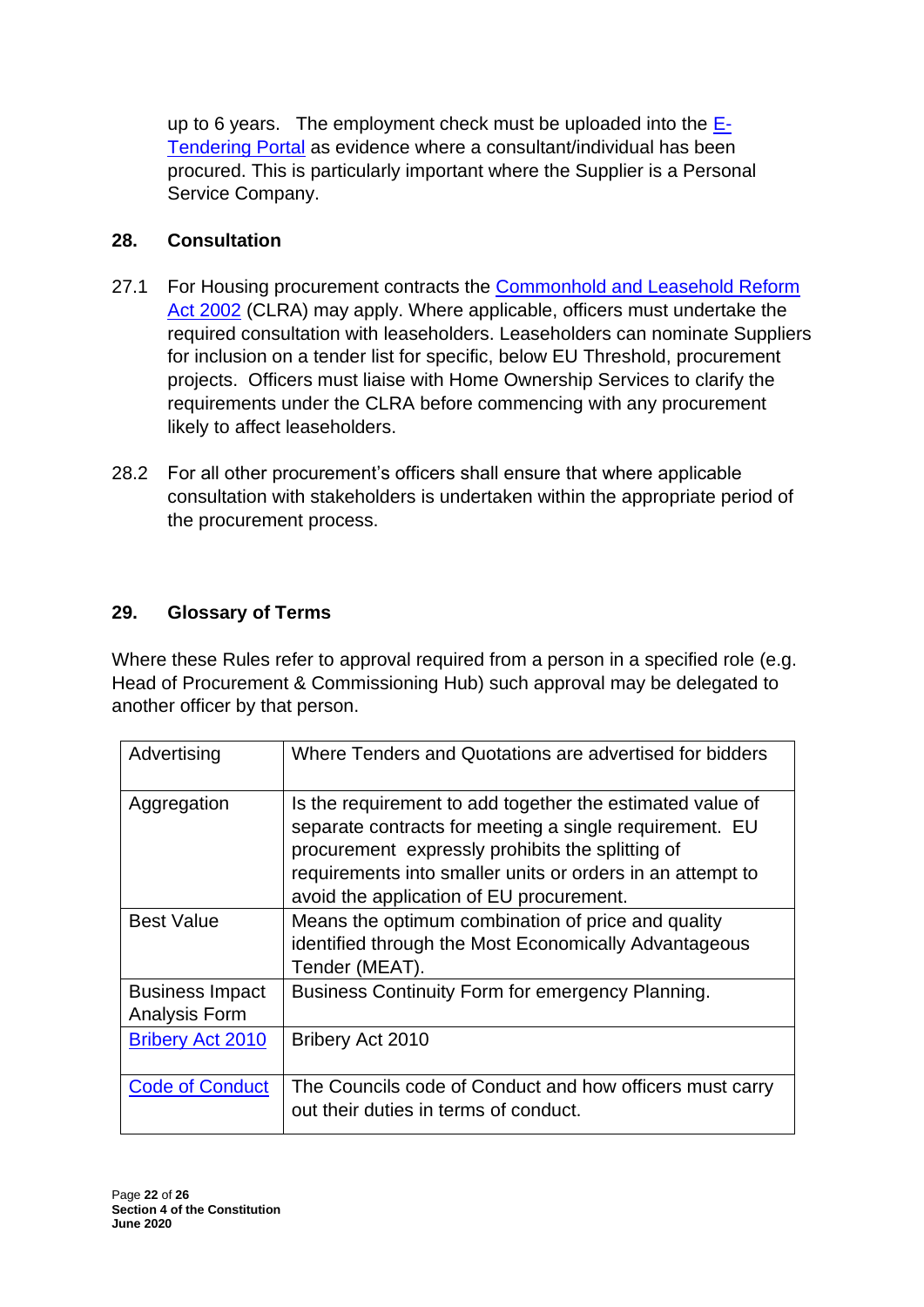| Concessions                                      | A type of contractual arrangement under which, rather than<br>paying the Supplier to deliver a work or service, the Council<br>grants the Supplier the right to exploit an opportunity and<br>receive some or all of its income from third parties (e.g. the<br>public), retaining the profit. Defined under the Concessions<br>Regulations 2016 |
|--------------------------------------------------|--------------------------------------------------------------------------------------------------------------------------------------------------------------------------------------------------------------------------------------------------------------------------------------------------------------------------------------------------|
| Consultation                                     | A formal process to consult or discuss                                                                                                                                                                                                                                                                                                           |
| Construction<br><b>Industry Charter</b>          | The Construction Charter commits to working with Unite in<br>order to achieve the highest standards in respect of direct<br>employment status, health & safety, standards of work,<br>apprenticeship training and the implementation of nationally<br>agreed terms and conditions of employment                                                  |
| Contract                                         | Means an agreement between the Council and any other<br>organisation, including another public authority, made by<br>formal agreement or by issue of a letter of acceptance or<br>official purchase order for works, supplies or services.                                                                                                       |
| Contract<br>management                           | The management and monitoring of a contract to ensure<br>delivery and performance; including commercial elements<br>and payments.                                                                                                                                                                                                                |
| <b>Contracts Finder</b>                          | Government site for advertising contract opportunities and<br>awards.                                                                                                                                                                                                                                                                            |
| Contract<br>Templates                            | Standardised contracts to be used by Service Departments<br>and procuring officers that have been drawn up by Legal<br>Services for the contracting of goods, services and works.                                                                                                                                                                |
| Corporate<br><b>Contract Register</b>            | Corporate Register of Contracts held by the P&C Hub<br>within the London Tenders Portal                                                                                                                                                                                                                                                          |
| Council's<br>Constitution                        | Documents (s) that sets out how the Council is governed.                                                                                                                                                                                                                                                                                         |
| DAR/Authority<br>Report                          | Delegated Authority Report required by governance to<br>record decision making and record approval from delegated<br>authority. (See Other Authority)                                                                                                                                                                                            |
| <b>Directors</b>                                 | Means Directors and Executive Directors of Enfield Council                                                                                                                                                                                                                                                                                       |
| Е-<br><b>Auctions/Reverse</b><br><b>Auctions</b> | The use of electronic media to conduct a tendering or<br>bidding exercise where suppliers are able to bid, in secure,<br>controlled conditions, for a contract.                                                                                                                                                                                  |
| E-Procurement                                    | The electronic system used in the Council to electronically<br>raise requisitions, purchase orders, supplies receipts and<br>invoice payments.                                                                                                                                                                                                   |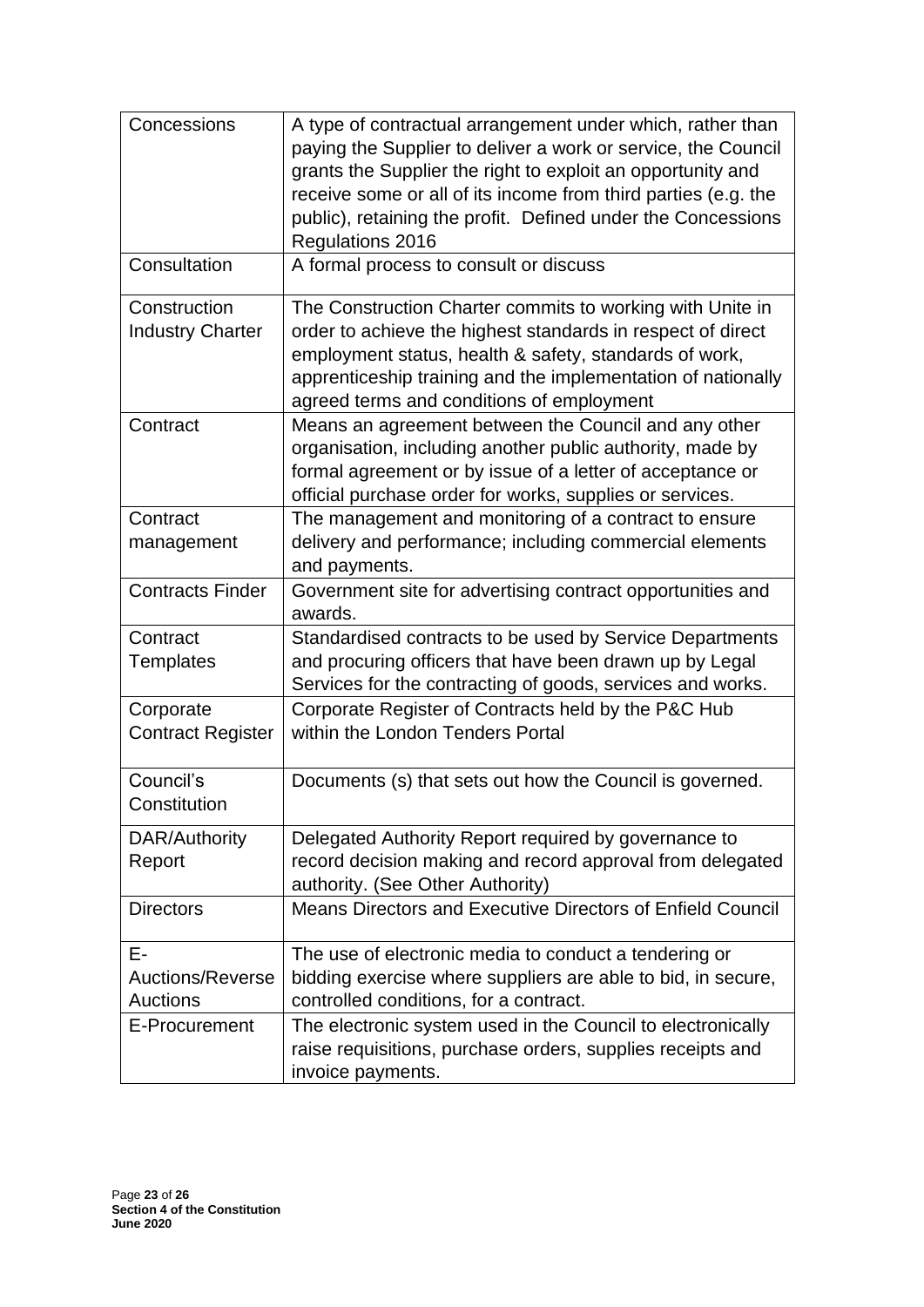| E-Tendering                      | The carrying out of the tendering process using electronic<br>means, such as the internet and specialist e-tendering<br>software applications. It includes undertaking the tasks of<br>advertising the requirements for supplies and services,<br>registering suppliers, and issuing and receiving tender<br>documents via the internet, as well as automating the<br>evaluation of responses to a tender. Systems also<br>incorporate contract management functionality. |
|----------------------------------|---------------------------------------------------------------------------------------------------------------------------------------------------------------------------------------------------------------------------------------------------------------------------------------------------------------------------------------------------------------------------------------------------------------------------------------------------------------------------|
| E Tendering<br>Portal            | The E-procurement portal to be used to meet e<br>procurement regulations.                                                                                                                                                                                                                                                                                                                                                                                                 |
| EU                               | European Union.                                                                                                                                                                                                                                                                                                                                                                                                                                                           |
| <b>EU Procurement</b>            | Procurement conducted in accordance with the relevant EU<br>Directives and the corresponding UK legislation including in<br>particular the Public Contracts Regulations 2015 as<br>amended or replaced from time to time.                                                                                                                                                                                                                                                 |
| <b>EU Threshold</b>              | Threshold set by the EU over which procurements must<br>follow EU directives processes.                                                                                                                                                                                                                                                                                                                                                                                   |
| Exception                        | A procurement that is excluded from some part of the rules                                                                                                                                                                                                                                                                                                                                                                                                                |
| Exemption                        | A procurement that is excluded from the <b>Public Contract</b><br><b>Regulations 2015</b>                                                                                                                                                                                                                                                                                                                                                                                 |
| Financial<br>Regulations         | Financial regulations forming part of the Council's<br><b>Constitution</b> ; that set out financial management regulations<br>for the council.                                                                                                                                                                                                                                                                                                                            |
| Framework<br>Agreement           | An agreement with suppliers which sets out the terms and<br>conditions under which specific purchases can be made<br>throughout the term of the agreement and which where<br>necessary has been tendered in accordance with EU<br>Procurement                                                                                                                                                                                                                             |
| Goods                            | Tangible products that can be consumable or non-<br>consumable.                                                                                                                                                                                                                                                                                                                                                                                                           |
| Health in<br>Everything We<br>do | Council Policy to improve the health and wellbeing of staff<br>and residents of the borough                                                                                                                                                                                                                                                                                                                                                                               |
| Hub                              | Team or group that provide centralised support for the<br>Council                                                                                                                                                                                                                                                                                                                                                                                                         |
| <b>IR35</b>                      | HRMC regulations regarding working regulations and TAX<br>for agency workers, interims and consultants.                                                                                                                                                                                                                                                                                                                                                                   |
| <b>Light Touch</b><br>Regime     | This is the procurement process set out in the Public<br>Contract Regulations 2015 that cover areas in Schedule 3;<br>namely Adult social care and other areas listed in schedule<br>3.                                                                                                                                                                                                                                                                                   |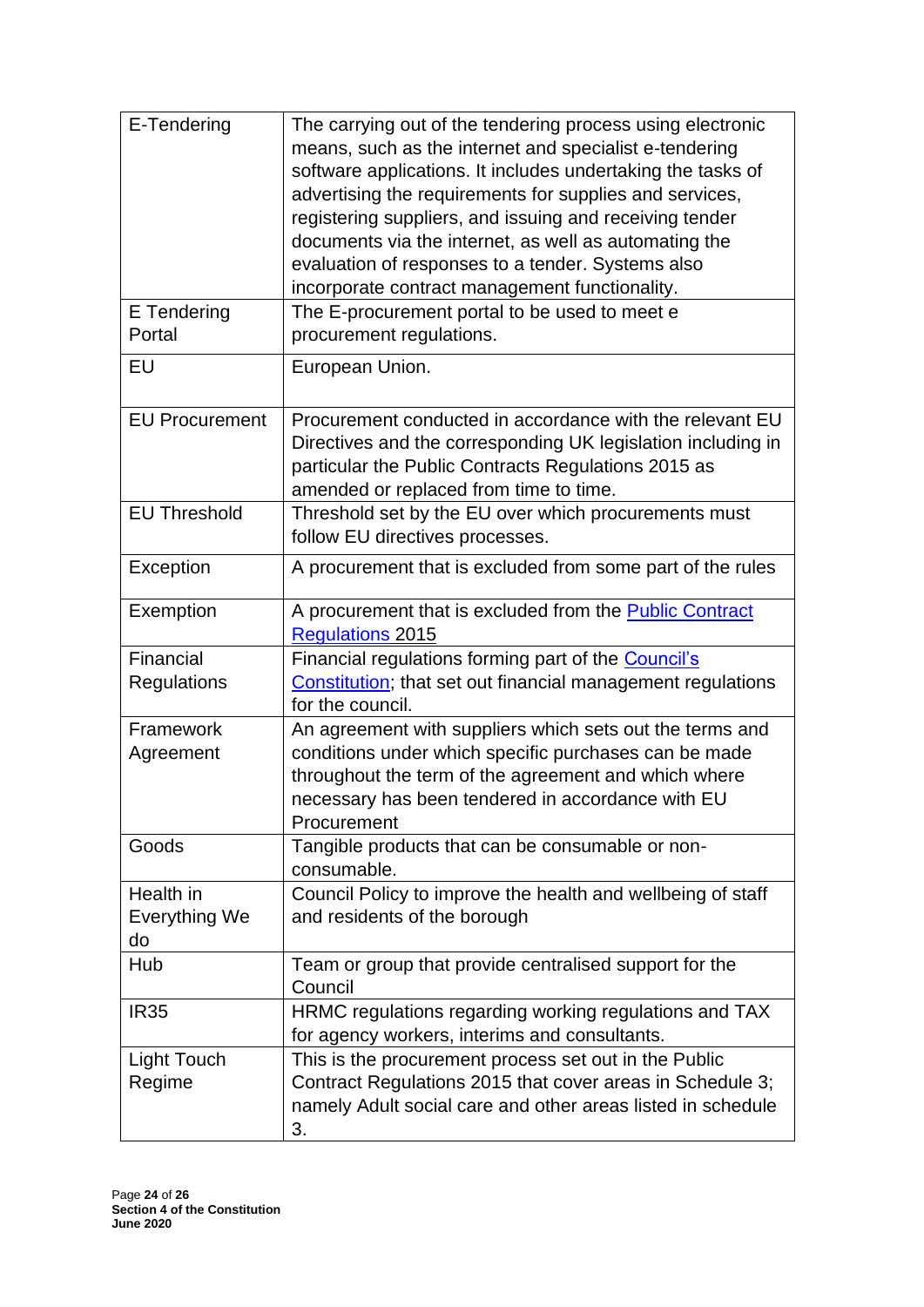| <b>London Tenders</b><br>Portal (LTP)                                       | <b>E-Tendering Portal used by the council to manage all</b><br>procurement activity and contract register.                                                                                                                                                                                                                                                                                                                                                                                                                                                                                                                                                                                                       |
|-----------------------------------------------------------------------------|------------------------------------------------------------------------------------------------------------------------------------------------------------------------------------------------------------------------------------------------------------------------------------------------------------------------------------------------------------------------------------------------------------------------------------------------------------------------------------------------------------------------------------------------------------------------------------------------------------------------------------------------------------------------------------------------------------------|
| <b>Modern Slavery</b><br>Charter                                            | Charter signed by the Council to support the eradication of<br>Modern Slavery; specifically, within the Council supply<br>chain.                                                                                                                                                                                                                                                                                                                                                                                                                                                                                                                                                                                 |
| <b>OJEU</b>                                                                 | Means the Official Journal of the European Union or<br>replacement publication system.                                                                                                                                                                                                                                                                                                                                                                                                                                                                                                                                                                                                                           |
| <b>Other Authority</b>                                                      | Where a DAR or Authority Report is not used within a<br>service, the authority to procurement must be set out clearly<br>in some other report, email or policy etc. (See<br>DAR/Authority Report).                                                                                                                                                                                                                                                                                                                                                                                                                                                                                                               |
| Partnership<br><b>Procedure Rules</b>                                       | Rules set out to govern Partnership arrangements and form<br>part of the Constitution.                                                                                                                                                                                                                                                                                                                                                                                                                                                                                                                                                                                                                           |
| Performance<br><b>Bond</b>                                                  | A bond issued by an insurance company or a bank to<br>guarantee satisfactory completion of a project by a<br>Supplier.                                                                                                                                                                                                                                                                                                                                                                                                                                                                                                                                                                                           |
| Procurement<br>Manual                                                       | Document that support this document and sets out the<br>processes and governance to be followed for all<br>procurements. Provides more detailed information and<br>links to supporting information to ensure compliance these<br>rules.                                                                                                                                                                                                                                                                                                                                                                                                                                                                          |
| Property<br><b>Procedure Rules</b>                                          | Rules set out to manage property procurement and form<br>part of the constitution                                                                                                                                                                                                                                                                                                                                                                                                                                                                                                                                                                                                                                |
| <b>Public Contract</b><br><b>Regulations</b><br><b>Rules Public</b><br>2015 | Means all relevant external procurement rules and<br>regulations applying in England.                                                                                                                                                                                                                                                                                                                                                                                                                                                                                                                                                                                                                            |
| Quotation                                                                   | A formal statement or promise usually submitted by a<br>potential Supplier in response to a request for a quotation to<br>supply specified Supplies, works or services required by a<br>purchaser at specific prices within a specific time frame. (A<br>quotation should be distinguished from an Estimate, which<br>is not a fixed price).<br>N.B. A contract arises on acceptance of a quotation. Unless<br>otherwise specified a quotation may be subject to the<br>supplier's terms and conditions of business and those terms<br>and conditions become part of the contract. Therefore, a<br>request for quotations should specify that the quotation is<br>subject to the Council's terms and conditions. |
| Resilience<br>Requirements                                                  | Resilience Requirements needed by the Council to mitigate<br>risk in emergencies                                                                                                                                                                                                                                                                                                                                                                                                                                                                                                                                                                                                                                 |
| <b>Services</b>                                                             | Services such as maintenance of equipment,<br>transportation, consultancy, technical services. etc. as<br>defined by the current Public Contract Regulations.                                                                                                                                                                                                                                                                                                                                                                                                                                                                                                                                                    |